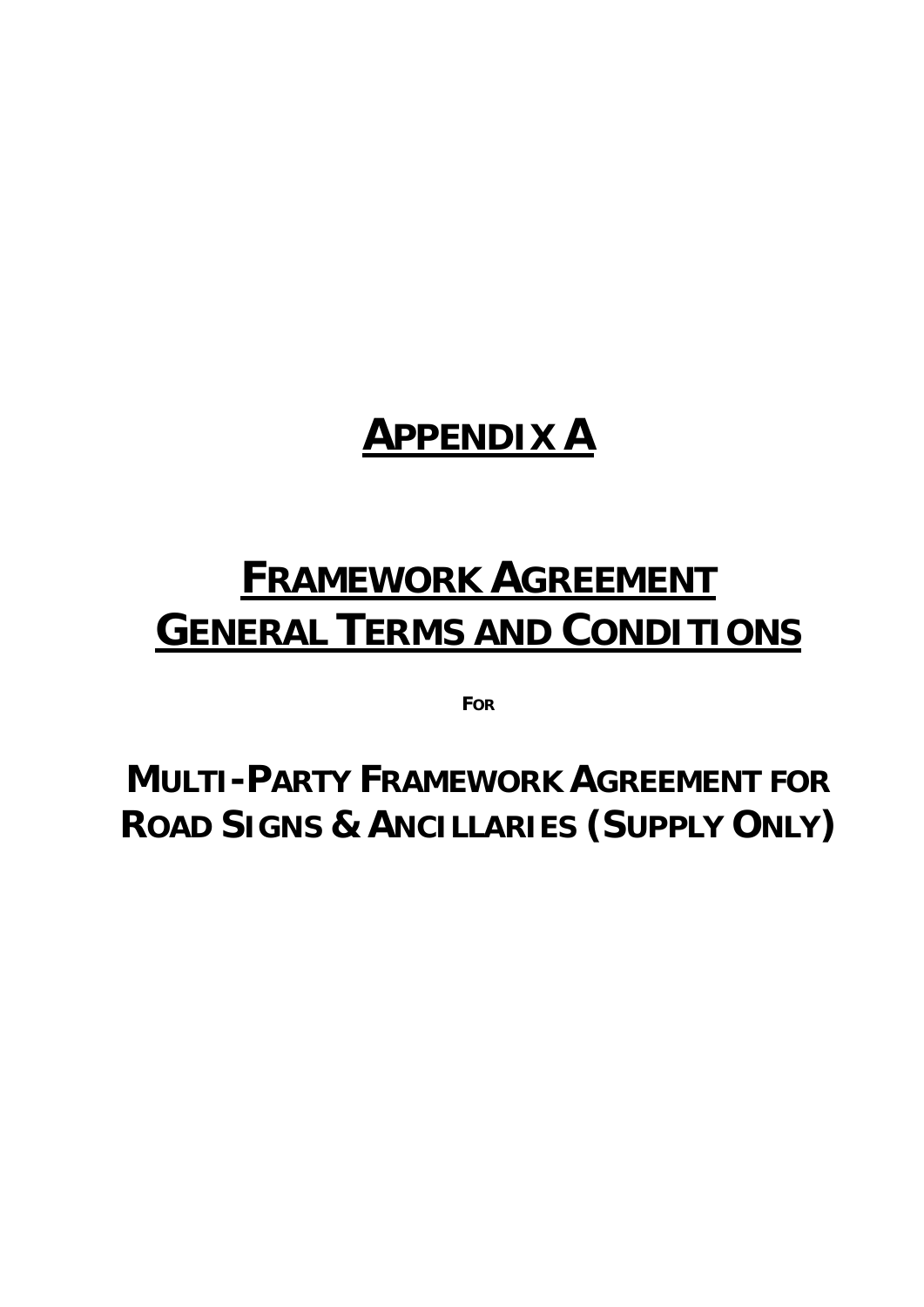# **THIS PAGE IS INTENTIONALLY BLANK**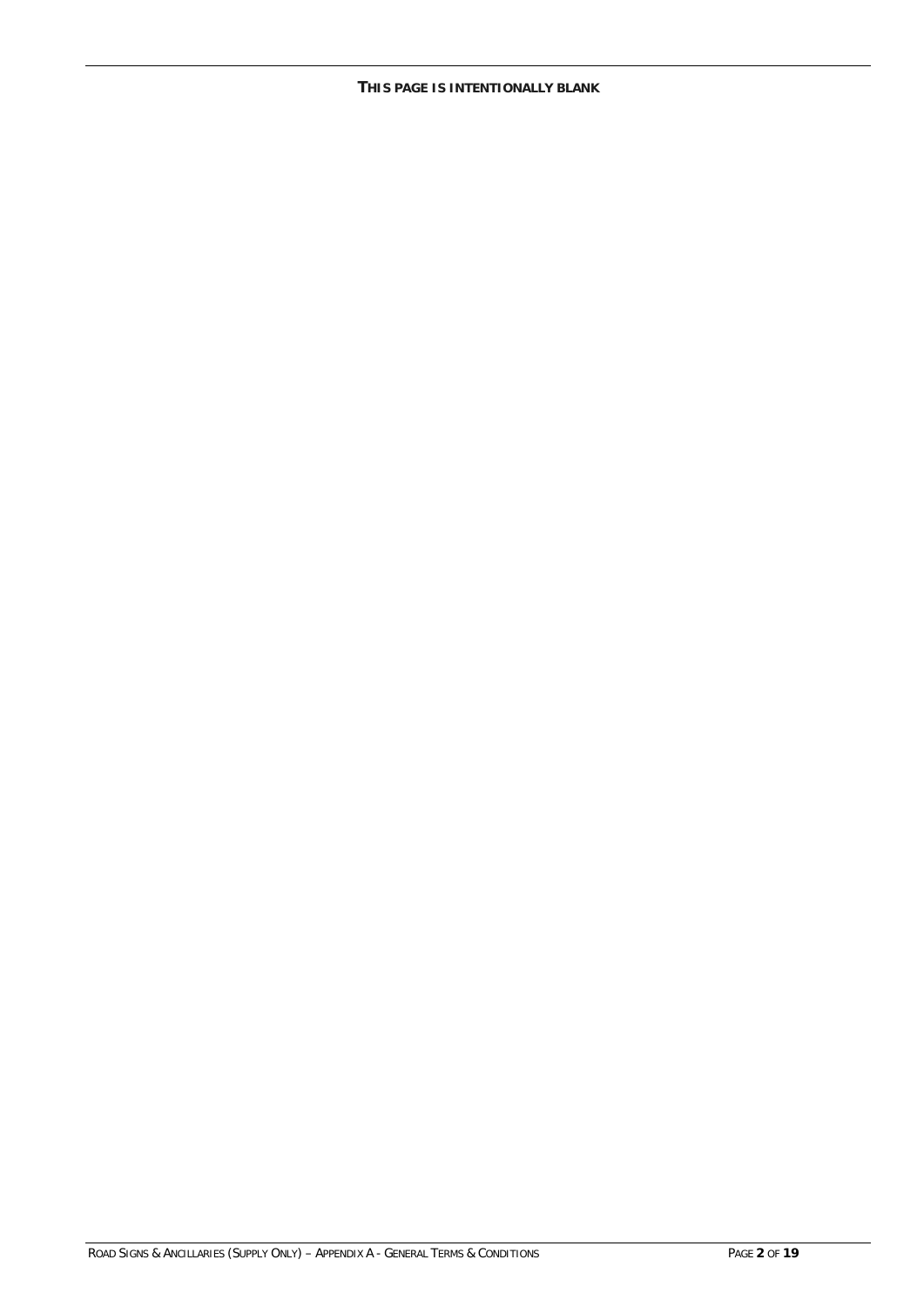# **TABLE OF CONTENTS**

| 1.0  | <b>GENERAL TERMS</b>                                                         | 4  |
|------|------------------------------------------------------------------------------|----|
| 1.1  |                                                                              |    |
| 1.2  |                                                                              |    |
| 1.3  |                                                                              |    |
| 1.4  |                                                                              |    |
| 1.5  |                                                                              |    |
| 1.6  |                                                                              |    |
| 1.7  |                                                                              |    |
| 1.8  |                                                                              |    |
| 1.9  |                                                                              |    |
| 1.10 |                                                                              |    |
| 1.11 |                                                                              |    |
| 1.12 |                                                                              |    |
| 1.13 |                                                                              |    |
| 1.14 |                                                                              |    |
| 1.15 |                                                                              |    |
| 1.16 |                                                                              |    |
| 1.17 |                                                                              |    |
| 1.18 |                                                                              |    |
| 2.0  | <b>SPECIFICATION</b>                                                         | 10 |
| 2.1  |                                                                              |    |
| 2.2  |                                                                              |    |
| 2.3  |                                                                              |    |
| 2.4  |                                                                              |    |
| 2.5  |                                                                              |    |
| 3.0  | <b>SUPPLEMENTARY REQUEST FOR TENDER (SRFT/S)</b>                             | 13 |
| 3.1  |                                                                              |    |
| 3.2  |                                                                              |    |
| 3.3  |                                                                              |    |
| 3.4  |                                                                              |    |
| 3.5  |                                                                              |    |
| 3.6  |                                                                              |    |
| 3.7  | INFORMATION/DOCUMENTATION TO BE PROVIDED PRIOR TO AWARD OF SRFT CONTRACT  15 |    |
| 3.8  |                                                                              |    |
| 3.9  |                                                                              |    |
|      | <b>SRFT PERFORMANCE MEASUREMENT RECORD FORM</b>                              | 18 |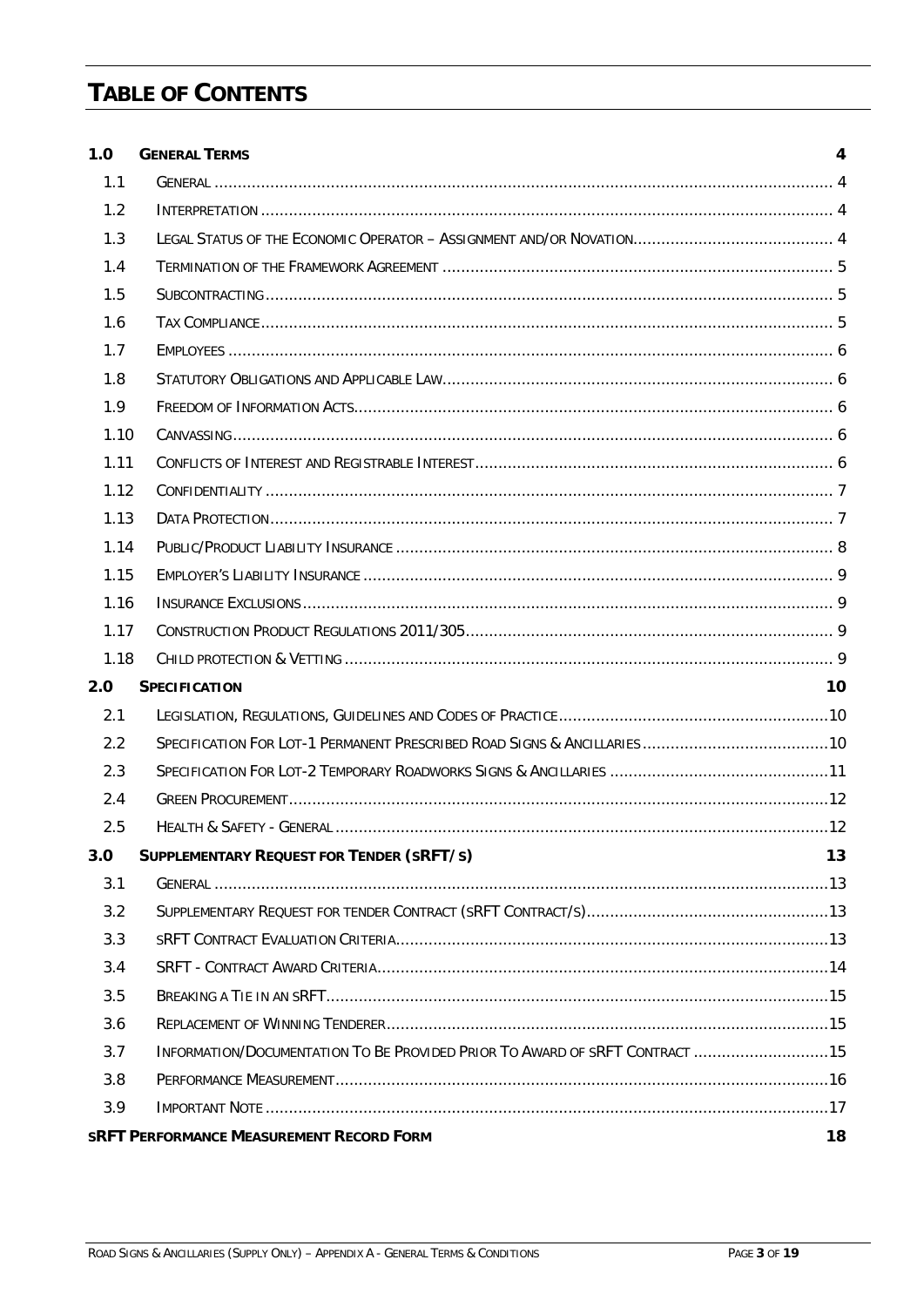# <span id="page-3-0"></span>**1.0 GENERAL TERMS**

# <span id="page-3-1"></span>**1.1 GENERAL**

- 1.1.1 These Framework Agreement General Terms and Conditions form part of the Tender Documents and are incorporated into this Framework Agreement entered into by the Economic Operator.
- 1.1.2 The LGOPC is not bound by any anomalies, errors or omissions in the Tender Documents. The Economic Operator should immediately notify the LGOPC if it becomes aware of any ambiguities, anomalies, errors or omissions in the Tender Documents and the LGOPC shall, upon receipt of such notification, notify all economic operators of its ruling in respect of same. Such ruling shall be issued in writing and may, at the LGOPC'S discretion, form part of this Framework Agreement.

# <span id="page-3-2"></span>**1.2 INTERPRETATION**

- 1.2.1 If any term or provision in this Framework Agreement is held to be illegal or unenforceable, in whole or in part, such term or provision shall be deemed not to form part of this Framework Agreement and the enforceability of the remainder of this Framework Agreement shall not be affected.
- 1.2.2 Words importing the singular shall, where the context so requires, include the plural and vice versa.
- 1.2.3 Words of the masculine gender include the feminine and neuter genders and words denoting natural persons include where the context so requires corporations and firms and all such words shall, where appropriate, be construed interchangeably in that manner.
- 1.2.4 The headings and captions in this Framework Agreement are inserted for convenience of reference only and shall not be considered as part of or affect the construction or interpretation of this Framework Agreement.
- 1.2.5 Reference to a Statute or Act or a provision of a statute or Act shall include any statute or Act or provision of a Statute or Act amending, consolidating or replacing it for the time being in force.
- 1.2.6 Words denoting an obligation on a party to do any act, matter or thing shall include an obligation to procure that it be done and words placing a party under a restriction includes an obligation not to permit or allow infringement of the restriction.

# 1.2.7 **Certain Rules of Construction Disapplied**:

- i) The terms of the Framework shall be construed without regard to the rule of construction known as "ejusdem generis".
- ii) If any ambiguity or question of intent or interpretation arises, this Framework Agreement shall be construed as if drafted jointly by the Economic Operator and the LGOPC and no presumption or burden of proof shall arise favouring or disfavouring either party by virtue of the authorship of any of the provisions of this Framework Agreement.

# <span id="page-3-3"></span>**1.3 LEGAL STATUS OF THE ECONOMIC OPERATOR – ASSIGNMENT AND/OR NOVATION**

- 1.3.1 This Framework Agreement may be assigned and/or novated by the Economic Operator and the LGOPC, subject to the granting of formal written consent to such assignment and/or novation by the LGOPC, to the legal successor of the Economic Operator where:
	- (i) the specific change was provided for in the procurement process for the award of this Framework Agreement; or
	- (ii) the change is as a result of corporate restructuring in a manner permitted under Regulation 72 of the European Union (Award of Public Authority Contracts) Regulations 2016 (S.I. No. 284 of 2016) (hereinafter referred to as "the Regulations").
- 1.3.2 The LGOPC may, prior to granting consent to such assignment and/or novation, require compliance by the succeeding economic operator with such conditions the LGOPC deems necessary including, but not limited to, requiring evidence that: (a) the succeeding economic operator fulfils the qualifying criteria initially established; (b) the succeeding economic operator possesses the capability (technical or otherwise), resources and skills in respect of satisfying the requirements of this Framework Agreement and; (c) a formal change in legal status or corporate restructuring as permitted under sub-paragraphs 1.3. 1 (i) and (ii) herein has been lawfully undertaken.
- 1.3.3 The terms and conditions of this Framework Agreement and the obligations imposed on the parties herein shall govern any succeeding economic operator and the LGOPC may, at its discretion, direct the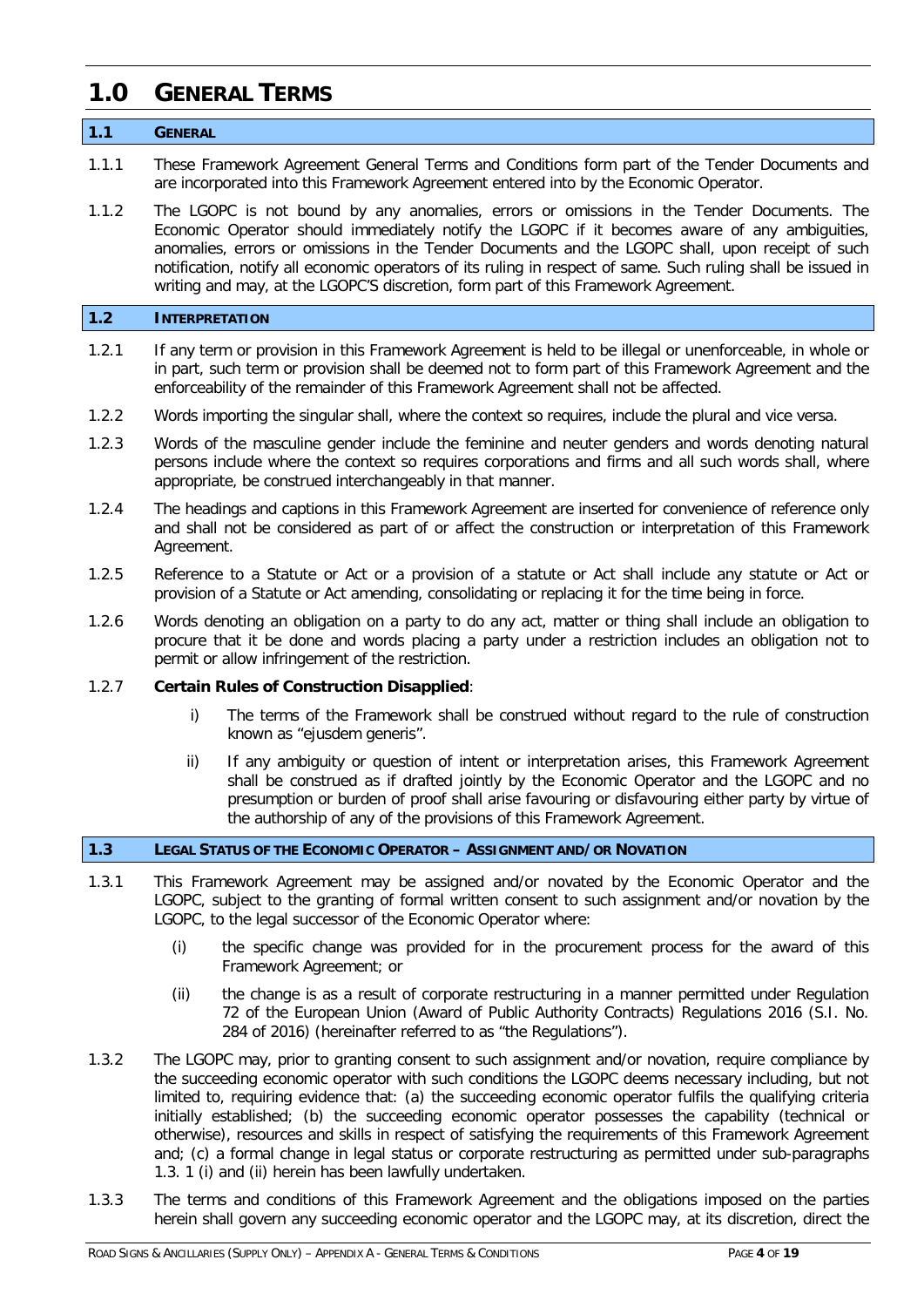succeeding economic operator to execute a formal Deed of Assignment/Novation for the purposes of same.

- 1.3.4 The LGOPC reserves the right to assign, novate or transfer this Framework Agreement to a third party without the consent of the Economic Operator.
- 1.3.5 Without prejudice to such additional circumstances where assignment and/or novation are permissible under sub-paragraphs 1.3. 1 (i) and (ii) herein, assignment and/or novation to the legal successor of the Economic Operator (subject to the granting of formal written consent to such assignment and/or novation by the LGOPC) is permissible in the following circumstances:
	- Change of the Economic Operator's legal status from sole trader to corporation where general ownership and personnel remain the same.
	- Change of the Economic Operator's legal status from corporation to sole trader where general ownership and personnel remain the same.
	- Change of the Economic Operator's legal status from sole trader to partnership where general ownership and personnel remain the same.
	- Change of the Economic Operator's legal status from partnership to sole trader where general ownership and personnel remain the same.
	- Change of the Economic Operator's legal status from corporation to partnership where general ownership and personnel remain the same.
	- Change of the Economic Operator's legal status from partnership to corporation where general ownership and personnel remain the same.
	- Change of the Economic Operator's business name.
	- Change of the Economic Operator from sole trader to other related sole trader (for example, business transfer from father to son).

# <span id="page-4-0"></span>**1.4 TERMINATION OF THE FRAMEWORK AGREEMENT**

- 1.4.1 The LGOPC may, by written notice, terminate this Framework Agreement (without recompense to the Economic Operator) thus ending the participation of the Economic Operator in the Framework, in the following circumstances:
	- if the Economic Operator breaches the terms of this Framework Agreement; or
	- if the provisions of Regulation 73 of the Regulations apply; or
	- if the Economic Operator fails to provide the requisite evidence of compliance with the declarations submitted in its ESPD within seven calendar days of a request from the LGOPC and/or a Contracting Authority; or
	- if any statement made by the Economic Operator in connection with the procedure by which this Framework Agreement was entered into was: (a) untrue when made or subsequently ceases to be true; or (b) was materially incorrect, inaccurate or misleading (whether intentionally so or not).
- 1.4.2 Termination of this Framework Agreement does not affect then existing sRFT Contracts.
- 1.4.3 The LGOPC, acting in its sole discretion, may, by giving written notice, collapse and therefore end the Framework Agreement with all economic operators appointed thereto at any time during its term.

#### <span id="page-4-1"></span>**1.5 SUBCONTRACTING**

- 1.5.1 If applicable, the Economic Operator may be required at sRFT stage to provide to the Contracting Authority evidence of the qualifications and experience of the personnel it proposes for completion of the sRFT Contract.
- 1.5.2 When responding to an sRFT, where subcontractor(s) are proposed for completion of parts of the sRFT Contract, the Economic Operator shall indicate to the Contracting Authority the name, contact details and legal representatives of the Subcontractor(s)/Specialist(s).

#### <span id="page-4-2"></span>**1.6 TAX COMPLIANCE**

1.6.1 All payments under an sRFT Contract are conditional upon the Economic Operator being tax compliant.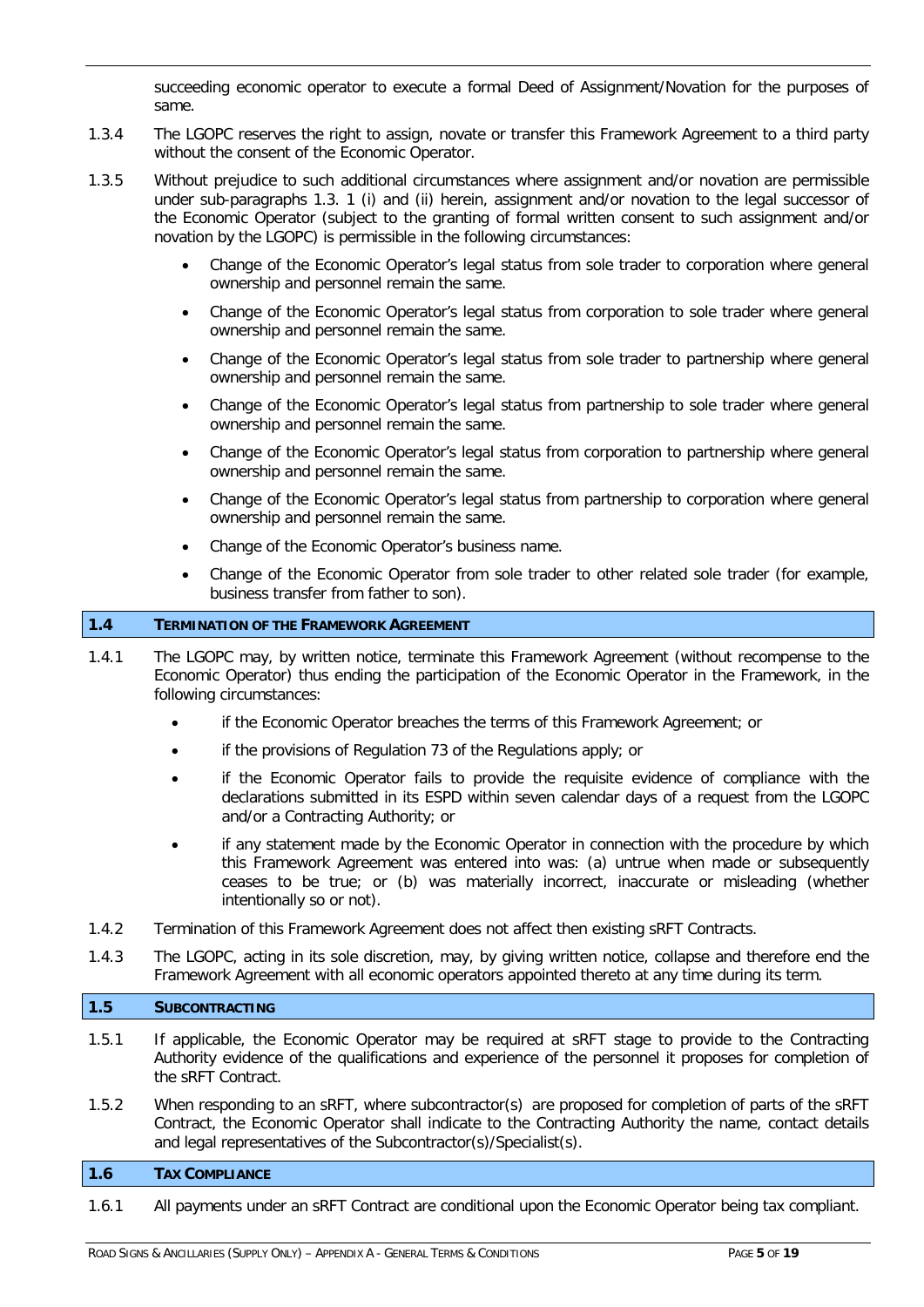- 1.6.2 The Economic Operator must comply with the following:
	- (a) at a minimum, the terms of the Department of Finance Circulars 43/2006 and 44/2006: Tax Clearance Procedures Public Sector Contracts (as may be amended, updated or re-published by the relevant body from time to time and as then apply at the time of the sRFT Contract) and;
	- (b) such other requirements and directions that an individual Contracting Authority may impose in order to satisfy itself that the Economic Operator is tax compliant.

#### <span id="page-5-0"></span>**1.7 EMPLOYEES**

1.7.1 The Economic Operator must comply with all legal requirements in relation to PAYE and PRSI and must ensure that the rates of pay and conditions of employment, including pension contributions: (a) comply with all applicable laws; and (b) are at least as favourable as those for the relevant category of worker in any sectoral employment orders, employment regulation orders or registered employment agreements.

## <span id="page-5-1"></span>**1.8 STATUTORY OBLIGATIONS AND APPLICABLE LAW**

- 1.8.1 European Union and Irish national law apply in respect of matters arising in the performance of an sRFT Contract including, but not limited to, employment, working hours, official secrets, data protection and health and safety.
- 1.8.2 This Framework Agreement and sRFT Contracts will be subject to the exclusive authority of the Irish Courts.

# <span id="page-5-2"></span>**1.9 FREEDOM OF INFORMATION ACTS**

1.9.1 The LGOPC and the Contracting Authorities are subject to the Freedom of Information Act 2014 and the Economic Operator acknowledges that information provided in response to an sRFT may be considered confidential or commercially sensitive. The Economic Operator should consider if any information supplied by them in response to an sRFT should not be disclosed because it is commercially sensitive or confidential and if this is the case, the Economic Operator should, when providing the information, identify same and specify the reasons for its commercial sensitivity or confidentiality. The LGOPC and the Contracting Authorities shall have regard to such statement but shall not be bound by it. If the Contracting Authority and/or the LGOPC, in their discretion, are satisfied that the information should be properly regarded as being confidential or commercially sensitive, the information shall be kept confidential subject to the LGOPC's and/or the Contracting Authority's obligations under public procurement and freedom of information laws.

#### <span id="page-5-3"></span>**1.10 CANVASSING**

- 1.10.1 Canvassing or any effort by the Economic Operator to influence the personnel and/or agents of the LGOPC and/or the Contracting Authorities in relation to the Framework Agreement or an sRFT may result in the disqualification of the Economic Operator by the LGOPC and/or the Contracting Authority from the Framework and/or the sRFT.
- 1.10.2 Where the Economic Operator has an existing relationship with personnel and/or agents of the LGOPC and/or the Contracting Authorities, it is advised that any discussions, correspondence or other communications with regards to the Framework Agreement and/or its sRFTs may be treated as canvassing.
- 1.10.3 In accordance with the Ethics in Public Office Act 1995 (as amended), any money, gifts or other consideration furnished by an economic operator seeking to obtain an sRFT Contract or otherwise influence the Framework Agreement will be deemed to have been paid or given corruptly unless the contrary is proved.

#### <span id="page-5-4"></span>**1.11 CONFLICTS OF INTEREST AND REGISTRABLE INTEREST**

- 1.11.1 Any actual or potential conflict of interest involving the Economic Operator and a Contracting Authority and/or the LGOPC must be disclosed by the Economic Operator as soon as it becomes apparent.
- 1.11.2 The LGOPC and/or the Contracting Authorities may investigate potential conflicts of interest with the Economic Operator where it deems it necessary for the proper and transparent administration of the Framework Agreement.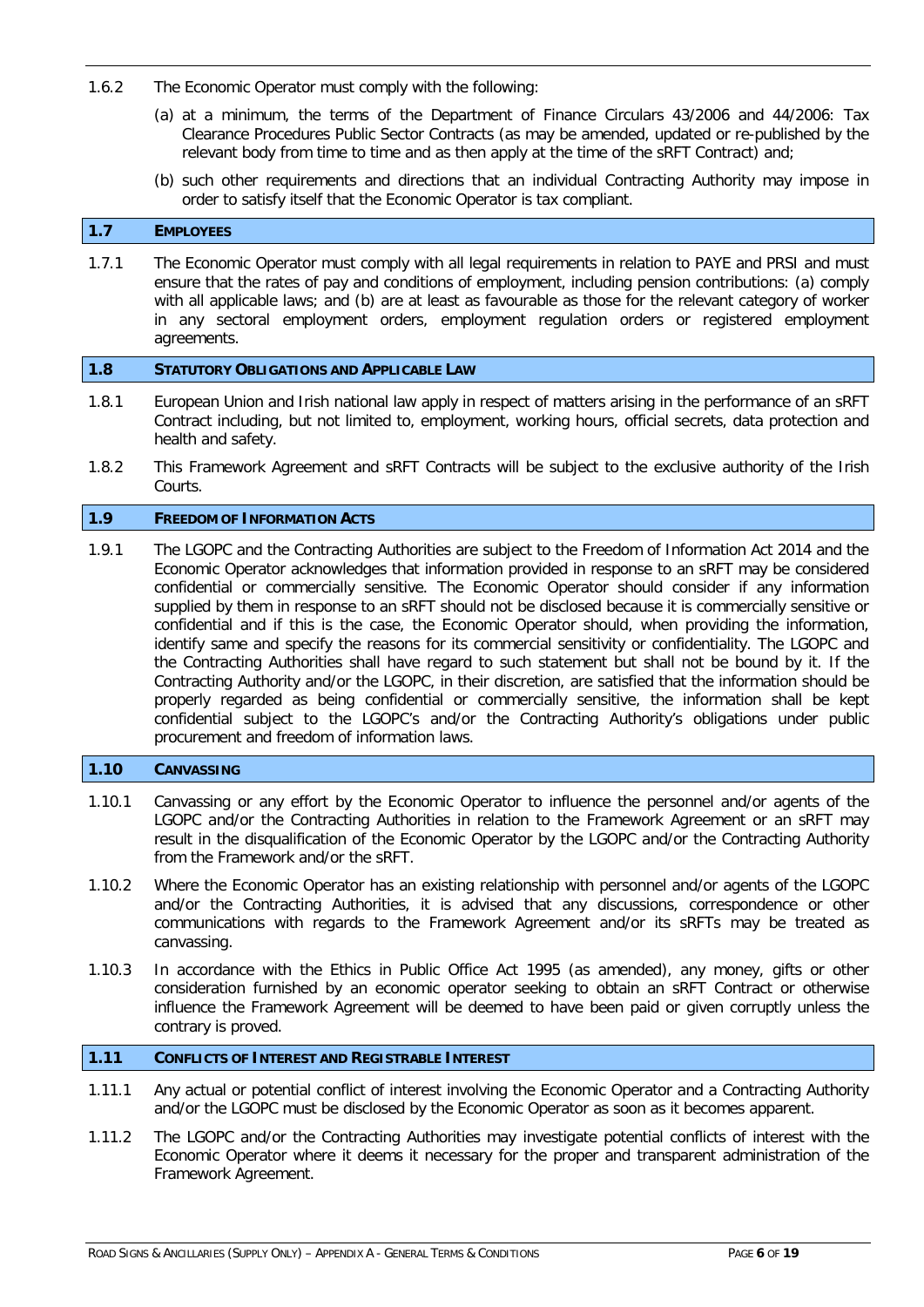- 1.11.3 Where the LGOPC and/or the Contracting Authority determines a material conflict of interest arises it may, at its sole discretion, permit the situation to continue subject to the Economic Operator's satisfactory compliance with safeguards specified by the LGOPC and/or the Contracting Authority.
- 1.11.4 Where the LGOPC and/or the Contracting Authority determines a material conflict of interest arises and same can only be remedied by the exclusion of the Economic Operator from an sRFT and/or an sRFT Contract, the LGOPC and/or the Contracting Authority shall exclude the Economic Operator.
- 1.11.5 Any registrable interest (having the meaning prescribed by the Ethics in Public Office Act 1995) involving the Economic Operator and the LGOPC and/or a Contracting Authority, must be fully disclosed to the LGOPC and/or the Contracting Authority immediately upon such information becoming known to the Economic Operator.

# <span id="page-6-0"></span>**1.12 CONFIDENTIALITY**

1.12.1 All documents and information provided to the Economic Operator during the Framework Agreement and its application process shall be treated as strictly confidential by the Economic Operator.

## <span id="page-6-1"></span>**1.13 DATA PROTECTION**

- 1.13.1 In this clause, "Data Protection Laws" means: (a) the Irish Data Protection Acts 1988 to 2018; (b) the General Data Protection Regulation (EU) 2016/679 ("GDPR"); and (c) any other applicable law or regulation relating to the processing of personal data and to privacy including (but not limited to) the E-Privacy Directive and the European Communities (Electronic Communications Networks and Services) (Privacy and Electronic Communications) Regulations 2011 ("E-Privacy Regulations") (as may be amended, updated or re-published by the relevant body from time to time and as then apply at the time of the sRFT Contract).
- 1.13.2 The Contracting Authorities and the LGOPC will each be an Independent Data Controller (where Data Controller has the meaning given under the Data Protection Laws) in respect of any Personal Data (where Personal Data has the meaning given under the Data Protection Laws) required to be provided by the Economic Operator in response to this Framework Agreement and any SRFTs.
- 1.13.3 The Economic Operator, as Data Controller in respect of any Personal Data provided by it in its application to the Framework Agreement and in response to an SRFT, is required to confirm that all Data Subjects (where Data Subject has the meaning given under the Data Protection Laws) whose Personal Data is provided by the Economic Operator have consented to the processing of such Personal Data by the Economic Operator, the LGOPC, the Contracting Authorities, the evaluation teams and the operator of [www.supplygov.ie](http://www.supplygov.ie/) for the purpose of the participation of the Economic Operator in this Framework Agreement or that the Economic Operator otherwise has a legal basis for providing such Personal Data to the foregoing for the purpose of its participation in this Framework Agreement.
- 1.13.4 The Contracting Authorities and the LGOPC, each as an independent Data Controller, may process the Personal Data as follows:
	- by the Contracting Authorities disclosing data (including Personal Data of the Economic Operator and/or their employees or other related third-party agents such as those persons' names, contact details, work experience etc.) to the LGOPC.
- 1.13.5 The Contracting Authorities, as an independent Data Controller, may share the Personal Data as follows:
	- share such Personal Data with other bodies within the public and/or semi-state sectors that use the [www.supplygov.ie](http://www.supplygov.ie/) service as required by this Framework Agreement. The list of such public and/or/semi-State bodies is maintained on [www.supplygov.ie](http://www.supplygov.ie/) and is updated from time to time. In addition, such Personal Data may be shared with the Office of Government Procurement, the Local Government Management Agency and with other bodies as required under law.
- 1.13.6 The Contracting Authorities and the LGOPC shall enter into a Data Sharing Agreement, which shall govern the sharing of the Personal Data between them and their respective rights, obligations and liability in relation to this.
- 1.13.7 The Economic Operator shall be individually responsible, as an independent Data Controller, for its own processing of the Personal Data and must fully comply with its obligations as a Data Controller under the Data Protection Laws in this regard.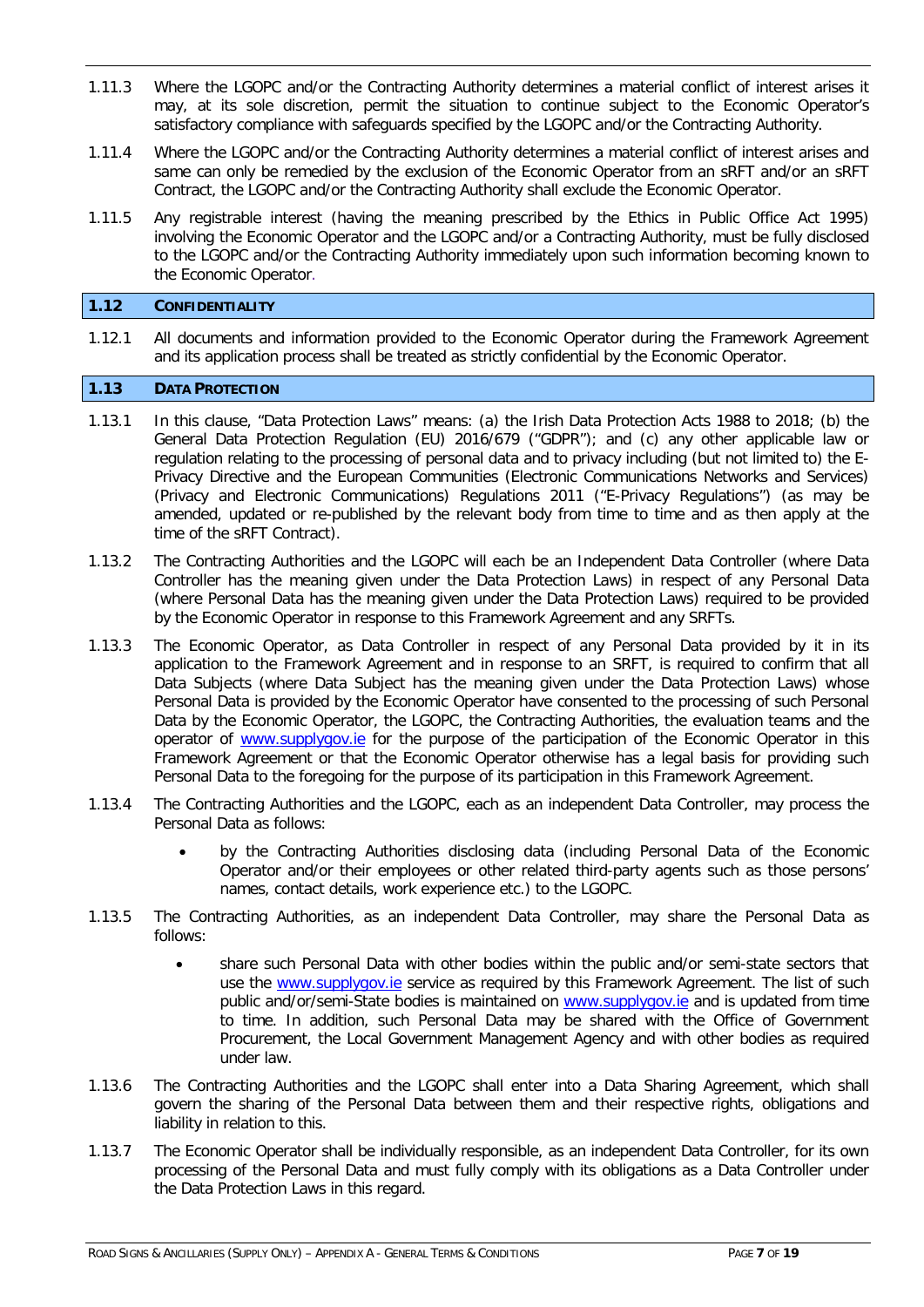- <span id="page-7-1"></span>1.13.8 Neither the Economic Operator nor the LGOPC shall be construed as a Data Processor (where Data Processor has the meaning given under the Data Protection Laws) in relation to the other, unless the conditions for processing of the Personal Data change so that one party processes Personal Data on behalf of and on the instructions of the other party.
- 1.13.9 The Economic Operator and the LGOPC shall not be construed as Joint Data Controllers (where Joint Data Controllers has the meaning given under the Data Protection Laws) unless the conditions for processing of the Personal Data change such that the parties in conjunction with one another jointly, in a collaborative fashion, determine the purposes and means of processing the Personal Data.
- 1.13.10 The Economic Operator will inform the LGOPC as soon as possible of any requests from Data Subjects regarding rectification or erasure of Personal Data included in a tender, or restriction of or objection to the processing of such Personal Data for the purposes set out herein. The Economic Operator shall, to the extent that such a request affects the processing of such Personal Data by the LGOPC, provide reasonable assistance to the LGOPC and or the Contracting Authorities to enable compliance with the Data Protection Laws. Notwithstanding the foregoing, the Economic Operator shall remain responsible itself for dealing with requests from Data Subjects in respect of Personal Data, to the extent that such requests are directed by the Data Subject to the Economic Operator (or any of its agents, employees or sub-contractors).
- 1.13.11 The Economic Operator shall notify the LGOPC immediately if the Economic Operator becomes aware of, or suspects: (i) any breach of this section; or (ii) a Personal Data breach which is likely to affect or invoke the LGOPC's obligations under the Data Protection Laws; or (iii) any situation or envisaged development that shall in any way influence, change or limit the processing of the Personal Data included in the tender for the purposes set out herein. The Economic Operator shall document all Personal Data breaches in accordance with the Data Protection Laws and fully co-operate with the LGOPC and/or the Contracting Authorities to ensure compliance with the Data Protection Laws. The Economic Operator shall use reasonable endeavours to mitigate any damage suffered by a Data Subject in these circumstances.
- 1.13.12 The Economic Operator hereby indemnifies the LGOPC and the Contracting Authorities against all claims, liabilities, costs, expenses, damages and losses suffered or incurred by the LGOPC and/or the Contracting Authorities arising out of or in connection with any breach by the Economic Operator (or any of its employees/agents/sub-contractors) of any terms of this section, or its obligations under the Data Protection Laws, or any use by the Economic Operator of the Personal Data. This Clause is intended to apply to the allocation of liability for losses relating to the Data Protection Laws as between the LGOPC and/or the Contracting Authorities and the Economic Operator , including with respect to compensation to Data Subjects, notwithstanding any provisions under the Data Protection Laws to the contrary, except: (i) to the extent not permitted by applicable law (including the Data Protection Laws); and (ii) that it does not affect the liability of either party to any Data Subject .

# <span id="page-7-0"></span>**1.14 PUBLIC/PRODUCT LIABILITY INSURANCE**

- 1.14.1 The minimum level of public liability insurance required in respect of any one accident below which the Economic Operator will bear the cost:
	- €6,500,000.00 for any one event;
	- Maximum excess: €6,500.00
- 1.14.2 The policy shall indicate that the €6,500,000 limit is for any one event. The limit of indemnity must be for the full policy limit of €6,500,000. No inner limit reduction is permissible. The maximum permissible excess shall be €6,500.00 for property only with no excess for death, injury or illness.
- 1.14.3 The policy shall include an indemnity to principal clause.
- 1.14.4 The successful Economic Operator will be required to include the Contracting Authority as joint insured and may be required to include a non-vitiation clause.
- 1.14.5 The successful Economic Operator will also be required to extend a public liability policy to include for products and pollution liability insurance to indemnify the Contracting Authority in relation to defective products supplied whether manufactured, altered or just sold by the Economic Operator.
- 1.14.6 Public Liability Insurance must specifically be extended to include all motor vehicles to which the Road Traffic Acts do not apply (such as rollers, pavers, off site vehicles, etc.), alternatively such vehicles should be scheduled (by vehicle registration or vehicle identification number (VIN)) in the motor policy.
- 1.14.7 The policy shall provide for loading and unloading risks both on and beyond public thoroughfares.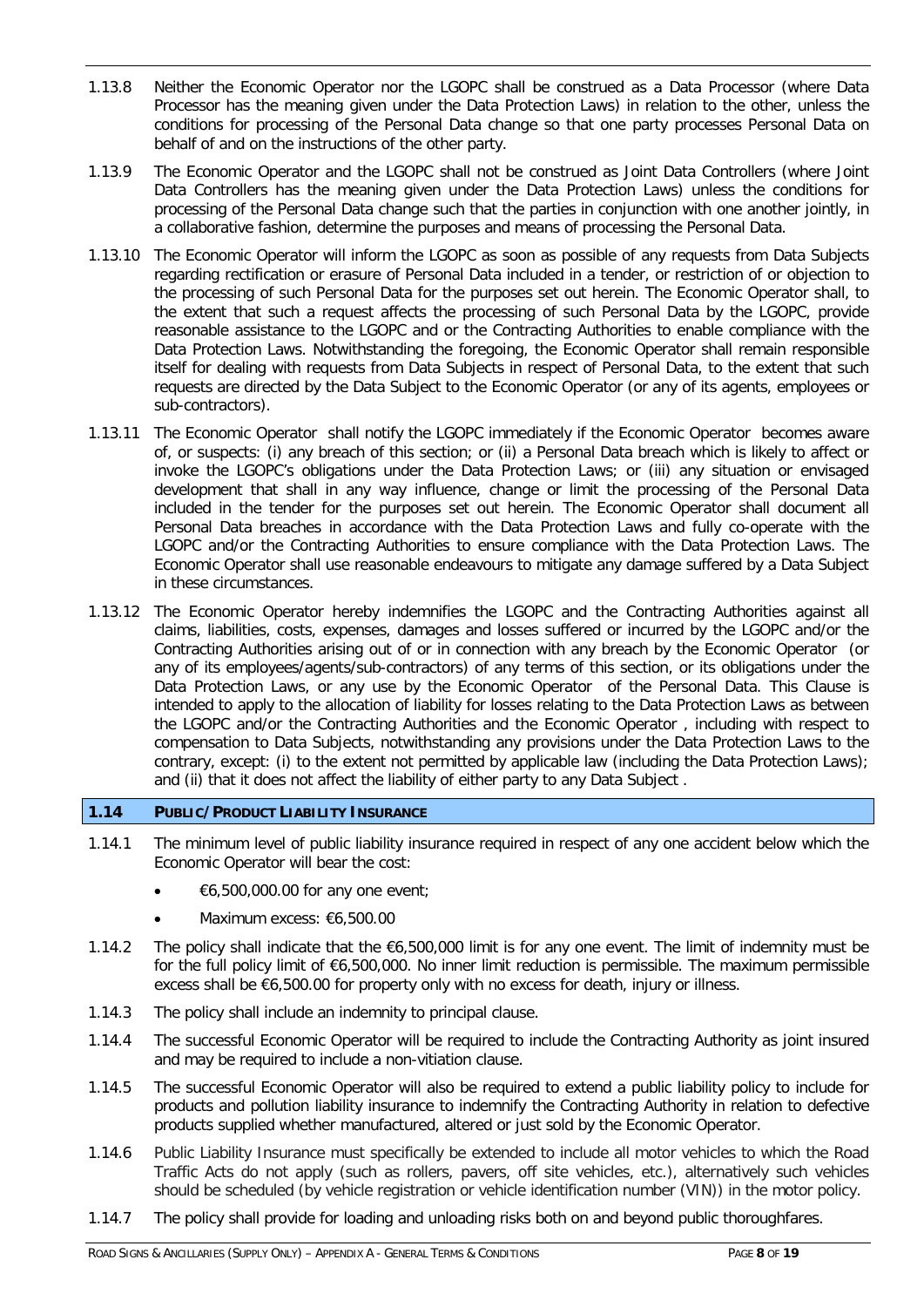## **1.15 EMPLOYER'S LIABILITY INSURANCE**

- 1.15.1 The minimum level of employer's liability insurance required in respect of any one accident below which the Economic Operator will bear the cost is:
	- €13,000,000 for any one event;
	- Maximum excess of €6,500.00.
- 1.15.2 The insurance policy shall cover:
	- death and injury and apply to all employees of the Economic Operator engaged on an sRFT Contract;
	- the Economic Operator in respect of liability assumed by him under an sRFT Contract (e.g. the description of the insured business must be unambiguous);
	- the Contracting Authority as principal and may be required to include a non-vitiation clause.

#### <span id="page-8-0"></span>**1.16 INSURANCE EXCLUSIONS**

- 1.16.1 Economic operators that have specific exclusions noted in its insurance policies which restrict or prohibit its ability to carry out certain sRFT Contracts shall either have:
	- the exclusion removed from its insurance policy and employ a competent and appropriately insured subcontractor/specialist to carry out the excluded activity and put in place contingency cover on the Economic Operator's insurance policy; or
	- the subcontractor/specialist included with the Economic Operator as a full joint insured on the subcontractor's/specialist's insurance policy and have the Contracting Authority jointly insured on the policy.

#### <span id="page-8-1"></span>**1.17 CONSTRUCTION PRODUCT REGULATIONS 2011/305**

- 1.17.1 Where applicable, the Contracting Authorities may seek evidence of the Economic Operator's compliance with the Construction Product Regulations at any time prior to, or during, an sRFT Contract. When requested to do so, the Economic Operator shall confirm:
	- that construction products associated with harmonised standards will be CE marked and have a Declaration of Performance;
	- that by submitting a Declaration of Performance (even if prepared by a third party) it is assuming full legal responsibility for the conformity of the construction product with its declared performance;
	- that, together with the technical specification, the Declaration of Performance will give all the information required to determine whether the construction product meets the essential characteristics in accordance with the applicable harmonised technical specifications;
	- that the CE mark shall be followed by the two last digits of the year in which it was first affixed, the name and the registered address of the manufacturer or the identifying mark allowing identification of the name and the registered address of the manufacturer without any ambiguity;
	- that certification of an organisation's Factory Production Control System by a notified body will be available if so required.

## <span id="page-8-2"></span>**1.18 CHILD PROTECTION & VETTING**

1.18.1 If applicable, the Economic Operator and its personnel shall comply with: (a) a Contracting Authority's child protection policy; and (b) any An Garda Síochána clearance procedures prior to being allowed on certain sites including, but not limited to, local authority, An Garda Síochána, Health Service Executive, Department of Defense and/or Department of Education sites.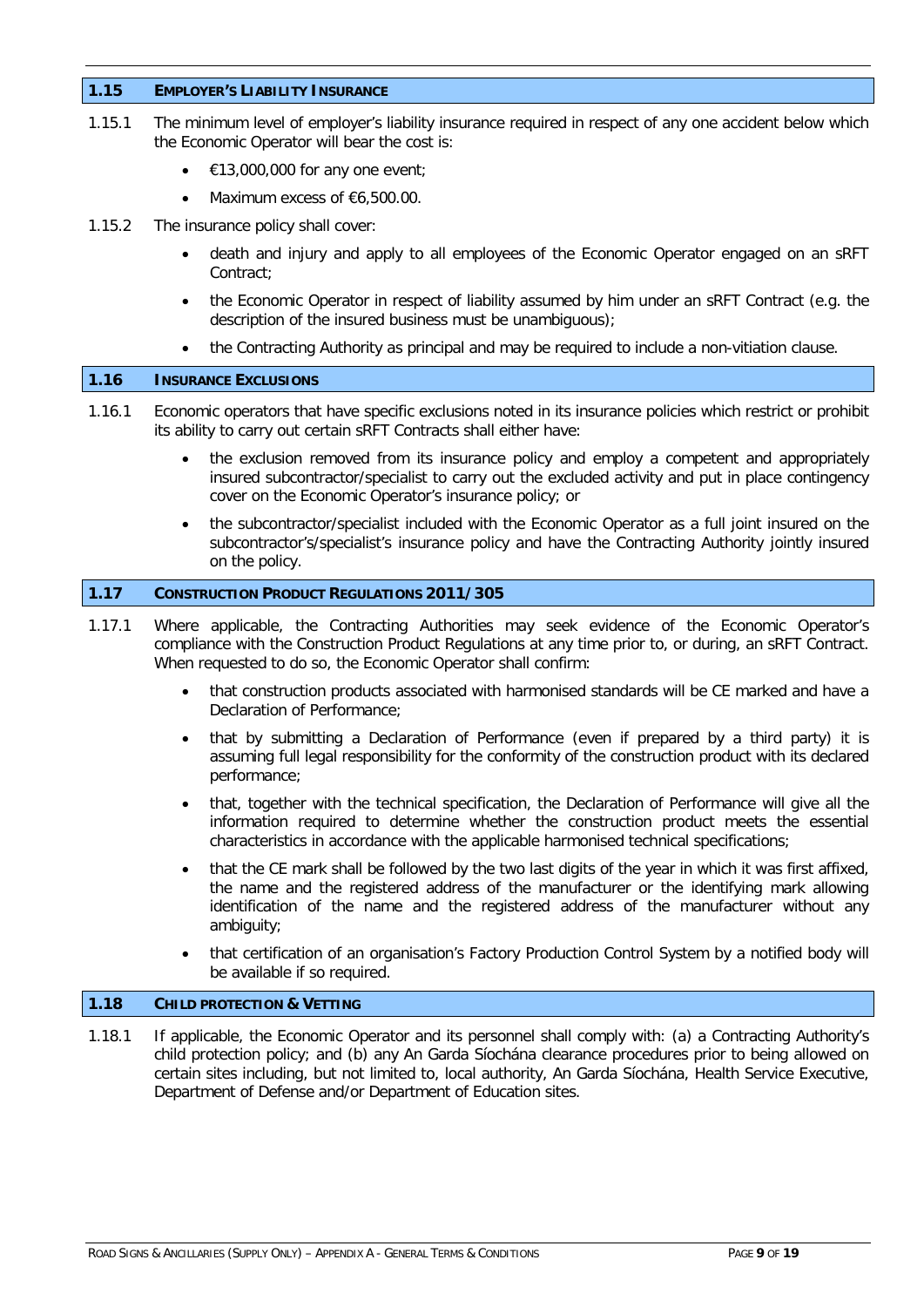# <span id="page-9-0"></span>**2.0 SPECIFICATION**

# <span id="page-9-1"></span>**2.1 LEGISLATION, REGULATIONS, GUIDELINES AND CODES OF PRACTICE**

- 2.1.1 The Economic Operator shall comply with all relevant legislation, regulations, guidelines and codes of practice that apply during the period of this Framework Agreement and shall ensure that, at a minimum, in its performance of an sRFT Contract and the materials supplied pursuant to same, comply with good industry practice, law and all necessary consents including, but not limited to the following (as may be amended, updated or re-published by the relevant body from time to time and as then apply at the time of the sRFT Contract):
	- The current edition of the "*Traffic Signs Manual"* as published in November 2010 by the Department of Transport;
	- TS4 "Guidelines, Certification Scheme and Specification for the Construction of Traffic Signs" as published in February 2012 by the Department of Transport;
	- Current Road Traffic Regulations;
	- The current edition of the "Guidance for the Control and Management of Traffic at Road Works", 2<sup>nd</sup> Edition, as published in July 2013 by the Department of Transport;
	- TII Specification for Roadworks Series 1200 (Traffic Signs & Road Markings CC-SPW-01200);
	- All relevant guidelines and standards as issued by the Department of Transport, Tourism and Sport; Transport Infrastructure Ireland or similar public service body.
	- The Safety, Health and Welfare at Work Act 2005;
	- The Safety, Health and Welfare at Work (General Applications) Regulations 2007 to 2016;
	- The Safety, Health and Welfare of Work (Construction) Regulations, 2013;
	- EN standards where applicable e.g. for fixed, vertical road traffic signs;
	- Local bye-laws and regulations;
	- Regulations and requirements of the Contracting Authorities.

The above is a non-exhaustive list and all relevant legislation, regulations and guidelines, including all subsequent amendments and revisions, are deemed to be included.

- 2.1.2 The Economic Operator shall be responsible for the quality of the materials and their compliance with the technical requirements set out in an sRFT. Compliance may be verified by use of material conformance testing (remote and in-situ) and reference to the quality management systems within the production plant.
- 2.1.3 The Economic Operator shall identify any hazards that a design may present during construction and its subsequent use and maintenance. Where possible, the hazards shall be eliminated, or the risk reduced. Where hazards cannot be eliminated, provision shall be made for control of those risks and the transfer of the necessary information on those control measures and any residual risks together with any design assumptions to the Contracting Authority.

# <span id="page-9-2"></span>**2.2 SPECIFICATION FOR LOT-1 PERMANENT PRESCRIBED ROAD SIGNS & ANCILLARIES**

- 2.2.1 The Economic Operator should note the following:
	- (i) Signs / Posts / Brackets
		- a) In general, road signs and signposts must conform in all respects with the current Road Traffic Regulations, the Traffic Signs Manual and with TS4 (Guidelines, Certification Scheme and Specification for the Construction of Traffic Signs) (as may be amended, updated or re-published by the relevant body from time to time and as then apply at the time of the sRFT Contract).
		- b) The numbering system used to identify the signs is in accordance with the current edition of the Traffic Signs Manual.
		- c) All signs are to have sign face material in accordance with Class Ref-2.
		- d) Unless specified otherwise at sRFT stage the **Lot-1** signs are to include for the following: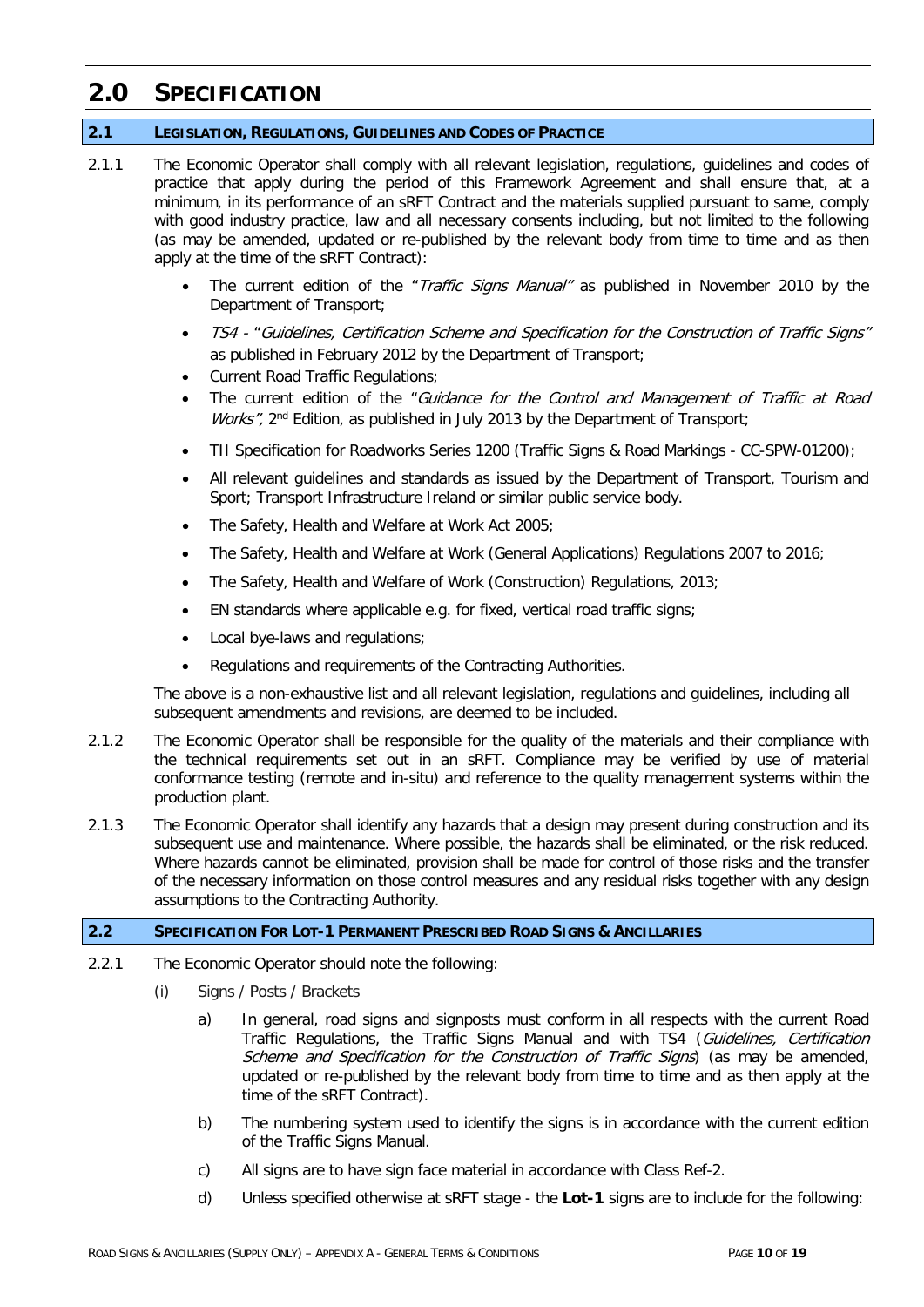- The supply of all brackets, nuts, bolts etc. necessary for mounting onto 76mm diameter poles.
- Brackets on all signs intended for mounting on posts must be provided with an approved anti-rotational device.
- On regular signs, the bracket fixing system should be capable of adjustment for eccentric mounting.
- The weld between the bracket and the sign must be sufficiently strong to resist any deformation resulting from the attachment of signs to lamp standards etc. Therefore, the part of the bracket to be welded to the sign must be flat for at least 35mm.
- The holes in the brackets shall be 12mm diameter and spaced 135mm centre to centre.
- The bolts for the brackets shall be 9.5mm diameter and 50mm long.
- All posts must be sealed at the top with a plastic cap or other approved method.

## <span id="page-10-0"></span>**2.3 SPECIFICATION FOR LOT-2 TEMPORARY ROADWORKS SIGNS & ANCILLARIES**

#### 2.3.1 Signs / Posts / Brackets: -

- a) In general, road signs and signposts must conform in all respects with the current Road Traffic Regulations, the Traffic Signs Manual and with TS4 (Guidelines, Certification Scheme and Specification for the Construction of Traffic Signs) (as may be amended, updated or re-published by the relevant body from time to time and as then apply at the time of the sRFT Contract):
- b) The numbering system used to identify the signs is in accordance with the current edition of the Traffic Signs Manual.
- c) All signs are to have sign face material in accordance with Class Ref-2.
- d) Unless specified otherwise at sRFT stage (or it is clearly indicated that the signs are to be mounted in frames / stands) - the **Lot-2** signs are to include for the following:
	- The supply of all brackets, nuts, bolts etc. necessary for mounting onto 76mm diameter poles.
	- Brackets on all signs intended for mounting on posts must be provided with an approved anti-rotational device.
	- On regular signs, the bracket fixing system should be capable of adjustment for eccentric mounting.
	- The weld between the bracket and the sign must be sufficiently strong to resist any deformation resulting from the attachment of signs to lamp standards etc. Therefore, the part of the bracket to be welded to the sign must be flat for at least 35mm.
	- The holes in the brackets shall be 12mm diameter and spaced 135mm centre to centre.
	- The bolts for the brackets shall be 9.5mm diameter and 50mm long.
	- All posts must be sealed at the top with a plastic cap or other approved method.
- e) In cases where the signs are to be mounted in frames/stands the **Lot-2** signs are to include for the frames/stands being adequately sized to allow for a minimum clearance of 350mm from ground to bottom of plate (unless specified otherwise at sRFT stage).

#### 2.3.2 Cones, barriers, delineators, bollards etc.

a) In general, cones, barriers and other ancillaries must, where relevant, conform in all respects with the Traffic Signs Manual; Road Traffic Regulations and the Guidance for the Control and Management of Traffic at Road Works 2nd Edition (as may be amended, updated or re-published by the relevant body from time to time and as then apply at the time of the sRFT Contract):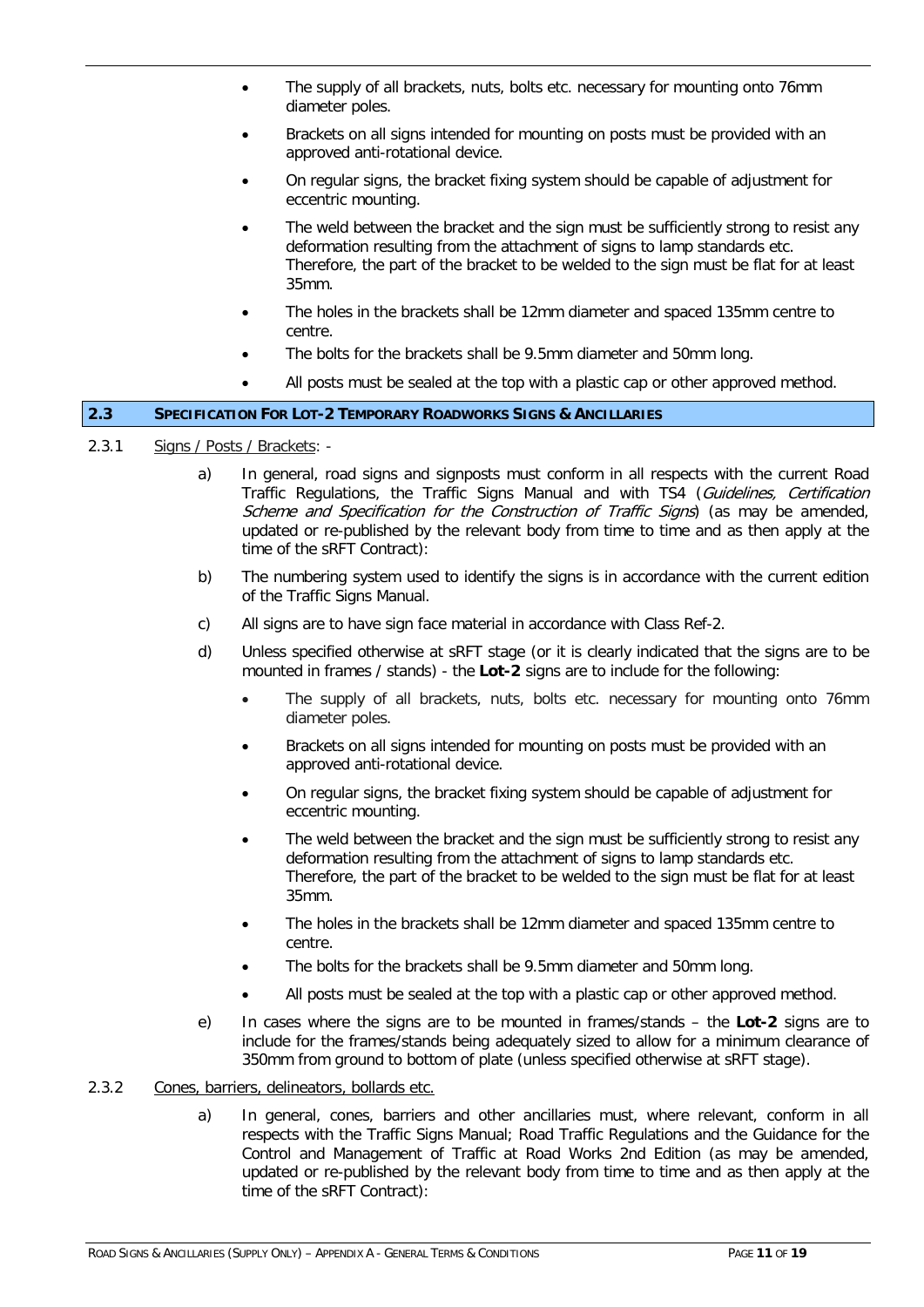- b) Unless specified otherwise at sRFT stage, **Lot-2** flexible bollards must include for the following:
	- a height of 900mm
	- either a bolted base or epoxy resin base and
	- the provision of all materials necessary for mounting.

#### <span id="page-11-0"></span>**2.4 GREEN PROCUREMENT**

- 2.4.1 A component of Green Procurement to minimise the environmental impact of an sRFT Contract may be specified by a Contracting Authority.
- 2.4.2 A Green Procurement component may comprise of one or more of the following elements (as they apply to the Goods):
	- Design and construction to achieve energy efficient performance and low associated  $CO<sup>2</sup>$ emissions;
	- Installation of efficient and renewable energy technologies which make use of site-specific opportunities to reduce energy consumption and  $CO<sup>2</sup>$  emissions;
	- Design and specification to reduce the embodied impacts and resource use associated with construction materials;
	- Design, specification and site management to minimise construction and demolition waste and to use building products or materials with a high recycled or re-used content;
	- Specification of fit-out and finishes that minimise hazardous emissions to indoor air;
	- Ventilation design to ensure healthy air and minimise the intake of external air pollution;
	- Specification and installation of water saving technologies;
	- Installation of physical and electronic systems and technologies to support the ongoing minimisation of energy use, water use and waste arisings by facilities managers and occupiers.

## <span id="page-11-1"></span>**2.5 HEALTH & SAFETY - GENERAL**

- 2.5.1 All Economic Operator's personnel entering Contracting Authority sites must have a SOLAS Safe Pass Card (or approved equivalent) available upon request.
- 2.5.2 All Economic Operator's personnel entering construction sites must comply with any directions given by the Project Supervisor for the Construction Stage (PSCS) and/or the Project Supervisor for the Design Process (PSDP) and/or any authorized representative of the Client.
- 2.5.3 Where applicable, all Economic Operator's personnel operating vehicles/plant must have a current full driver's license pertaining to the item(s) of vehicle/plant they are operating available upon request.
- 2.5.4 Where applicable, plant operators under Schedule 5 of Safety, Health and Welfare at Work (Construction) Regulations 2013 must have a valid Construction Skills Certification Scheme (CSCS) Card for the item of plant being operated available upon request.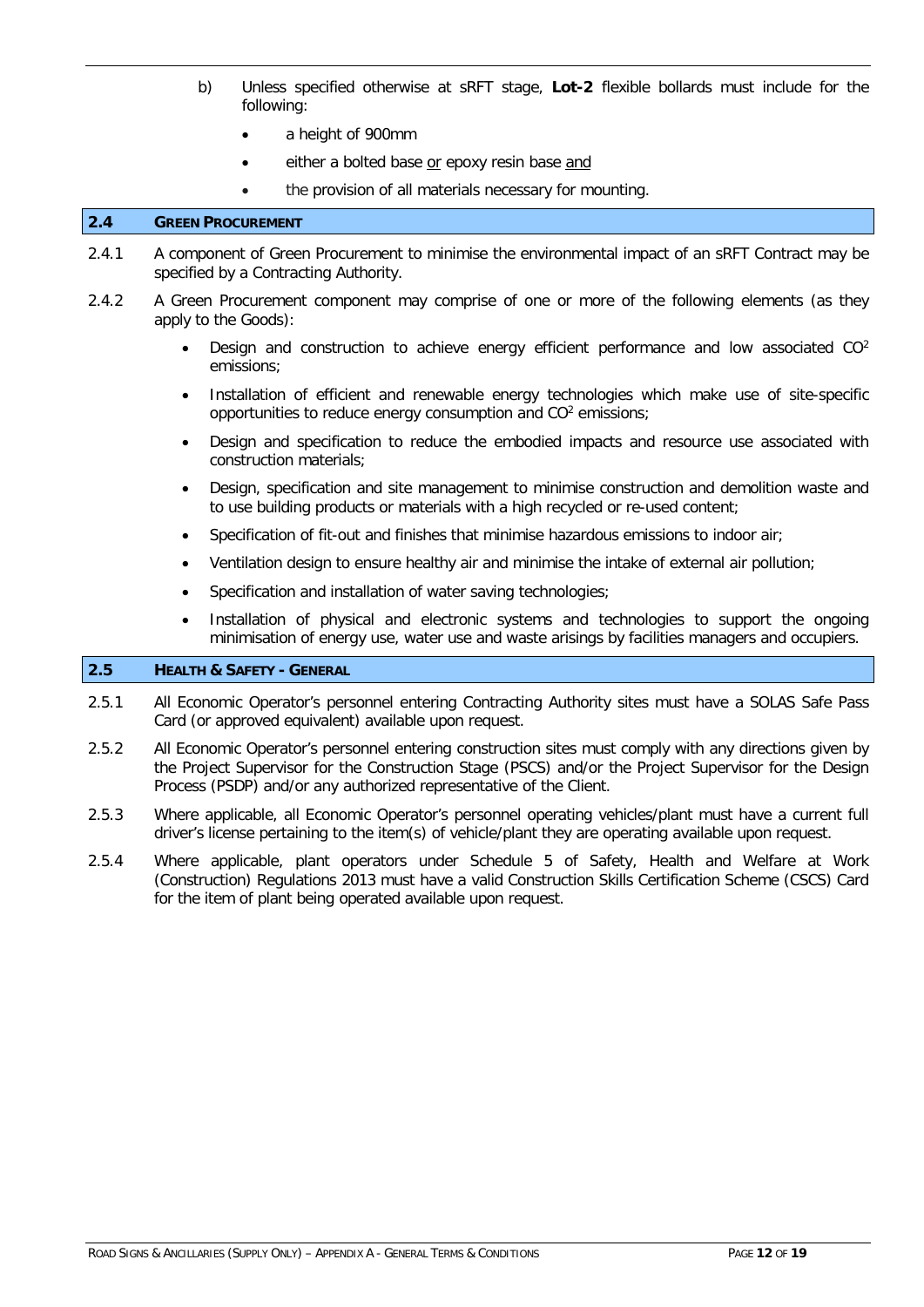# <span id="page-12-0"></span>**3.0 SUPPLEMENTARY REQUEST FOR TENDER (SRFT/S)**

# <span id="page-12-1"></span>**3.1 GENERAL**

- 3.1.1 A Contracting Authority will issue sRFTs electronically via [www.supplygov.ie](http://www.supplygov.ie/) to all economic operators appointed to the Framework Agreement that have expressed an interest in receiving sRFTs for regions specific to that Contracting Authority.
- 3.1.2 The Economic Operator may only submit: (a) a response to an sRFT electronically via www.supplygov.je (responses in any other form will not be accepted); and (b) one response to an sRFT.
- 3.1.3 A standard sRFT template may be issued by the Contracting Authority with an sRFT.
- 3.1.4 The sRFT will include: (a) specific details in relation to the Contracting Authority's requirements in respect of the supply of Goods; and (b) the requirements of the Contracting Authority in relation to the sRFT (the Economic Operator must comply with any such requirements issued by the Contracting Authority). For example, a Contracting Authority may require an Economic Operator to provide evidence in support of the declarations made by an Economic Operator in an ESPD; and where the Economic Operator is relying on the capacities of other entities, evidence of those capacities and/or a commitment of joint and several liability to the Contracting Authority for the performance and fulfilment of the SRFT Contract (in such form as may be required by the Contracting Authority).
- 3.1.5 The acknowledgement by a Contracting Authority of receipt of a response to an sRFT from the Economic Operator shall not, in and of itself, give rise to any enforceable rights to an sRFT Contract on behalf of the Economic Operator.
- 3.1.6 All economic operators submitting a response to an sRFT will be informed of the outcome at the earliest reasonable opportunity following conclusion of the evaluation process.
- 3.1.7 Any costs incurred by the Economic Operator arising from responding to an sRFT (or in the execution of an sRFT Contract) or howsoever else arising from its general participation in this Framework Agreement, shall be the Economic Operator's sole liability.
- 3.[1](#page-12-4).8 The Ceiling Rate<sup>1</sup> submitted by the Economic Operator in applying to the Framework Agreement shall apply to sRFTs until the 31st December 2020.

# <span id="page-12-2"></span>**3.2 SUPPLEMENTARY REQUEST FOR TENDER CONTRACT (SRFT CONTRACT/S)**

- 3.2.1 If, following an sRFT, the Economic Operator is selected to supply the Goods, the Contracting Authority and the Economic Operator will enter into an sRFT Contract.
- 3.2.2 The sRFT Contract shall comprise of:
	- A Purchase Order issued by the Contracting Authority to the Economic Operator in the form and manner utilised by that Contracting Authority from time to time; and
	- The Purchase Order Terms and Conditions as specified in Schedule 1 of Appendix A to these Framework Agreement General Terms and Conditions.
- 3.2.3 The Purchase Order Terms and Conditions (hereinafter referred to as the "Purchase Order Terms and Conditions") shall apply to an sRFT Contract notwithstanding that same may not necessarily be affixed to, or expressly referred to in, the Purchase Order issued by the Contracting Authority to the Economic Operator.
- 3.2.4 Notwithstanding that the sRFT Contract may not contain or require formal signing and/or countersigning by the Contracting Authority and the Economic Operator, the SRFT Contract shall operate as if same had been signed and/or sealed (and witnessed appropriately) by the parties and shall be construed accordingly for all legal purposes.
- 3.2.5 For the avoidance of doubt, sRFT Contracts shall come into existence between a Contracting Authority and an Economic Operator only. The LGOPC shall not be a party to, nor shall it have any obligations or duties under, any sRFT Contract. Nothing in the Tender Documents or herein shall bind the LGOPC to an sRFT Contract.

# <span id="page-12-3"></span>**3.3 SRFT CONTRACT EVALUATION CRITERIA**

3.3.1 Economic operators submitting a response to an sRFT must complete an online declaration (on www.supplygov.ie) confirming that it complies with the specific requirements of same. Examples of specific requirements include (the following is not an exhaustive list but is provided for illustrative purposes only):

<span id="page-12-4"></span><sup>1</sup> The Ceiling Rate means the Ceiling Rate as defined and described at Section 2.4 of the Instructions Document

ROAD SIGNS & ANCILLARIES (SUPPLY ONLY) – APPENDIX A - GENERAL TERMS & CONDITIONS PAGE **13** OF **19**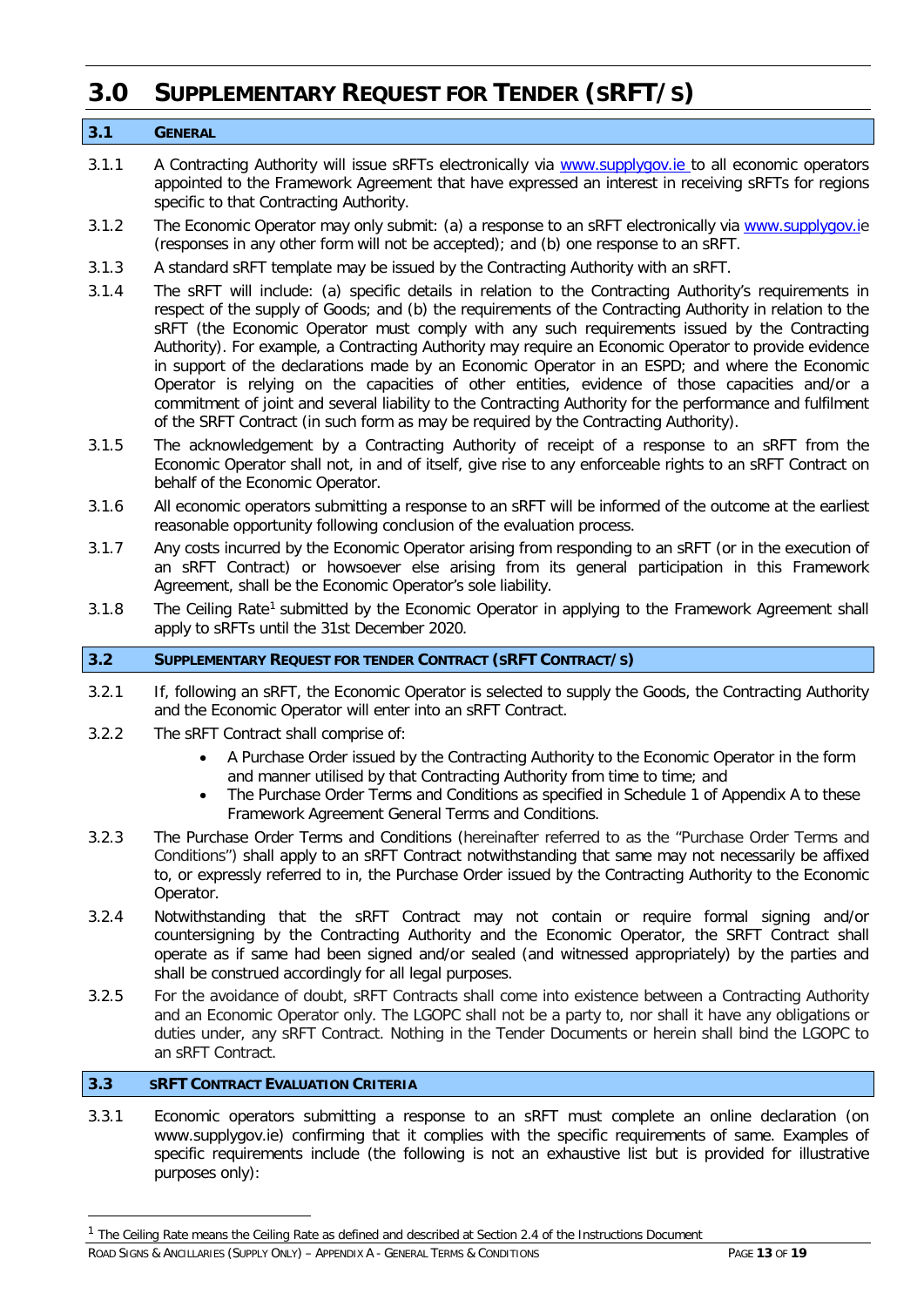- <span id="page-13-1"></span>a list of the Goods to be supplied (or as indicated on a Bill of Quantities attached to the sRFT);
- specific delivery date(s) to be complied with;
- specific requirements of the Goods that are not sufficiently detailed elsewhere;
- specific materials or products to be used (for example, stainless-steel posts may be required in environmental improvement schemes where street furniture with a high-quality finish is specified);
- safety statements;
- additional insurance requirements.
- 3.3.2 Economic Operators that satisfy the specific requirements of the sRFT will proceed for further assessment in accordance with the award criteria set out herein.

# <span id="page-13-0"></span>**3.4 SRFT - CONTRACT AWARD CRITERIA**

3.4.1 The economic operator that achieves the highest-ranking score by reference to the criteria below will be deemed the Winning Tenderer<sup>[2](#page-13-2)</sup> and awarded the sRFT Contract (the remaining economic operators will be ranked in descending order).

|                                                                                                                  | <b>SRFT Award Criteria</b>                                                                                                                                                                                                             | Weighting | <b>Maximum</b><br><b>Marks</b><br>Available |  |
|------------------------------------------------------------------------------------------------------------------|----------------------------------------------------------------------------------------------------------------------------------------------------------------------------------------------------------------------------------------|-----------|---------------------------------------------|--|
|                                                                                                                  | Most Economically Advantageous Tender: Price (1,000 Marks) (100%)                                                                                                                                                                      |           |                                             |  |
| Prices will be assessed based on the sum of the prices (ex. VAT) submitted for the specific Goods as<br>follows: |                                                                                                                                                                                                                                        |           |                                             |  |
| 1a                                                                                                               | The supply only of [XX] of the Goods expressed as total cost for<br>the required quantities of all products specified                                                                                                                  |           |                                             |  |
| 1 <sub>b</sub>                                                                                                   | If applicable, the delivery to location(s) specified by the<br>Contracting Authority in the sRFT, expressed as the tendered<br>cost for delivery of the specified quantities to these locations<br>which may be specified in the sRFT. | 100%      | 1.000                                       |  |
| 1c                                                                                                               | applicable, any additional requirements specified by the<br>It<br>Contracting Authority in the sRFT.                                                                                                                                   |           |                                             |  |
|                                                                                                                  | Total                                                                                                                                                                                                                                  | 100%      | 1,000                                       |  |

- 3.4.2 Total Cost component(s) and relative weightings may be specified by the Contracting Authority in the sRFT.
- 3.4.3 Total Cost may comprise of one or more of the following:
	- a schedule of rates;
	- delivery charges;
	- minimum charges;
	- elements of Green Procurement;
	- quality assurance testing;
	- such other elements specified by the Contracting Authority in the sRFT.
- 3.4.4 The lowest Total Cost tendered (1a + 1b + 1c above) will be awarded 100% of the 1,000 marks available for price.
- 3.4.5 The remaining economic operators will receive a pro rata mark based on the difference between their tendered price and that of the lowest priced tenderer expressed as a percentage of the lowest cost, i.e.

# **Marks Awarded <sup>=</sup> Lowest Total Cost Total Cost being evaluated**

<sup>X</sup> **Available Marks for** 

ROAD SIGNS & ANCILLARIES (SUPPLY ONLY) – APPENDIX A - GENERAL TERMS & CONDITIONS PAGE **14** OF **19**

<span id="page-13-2"></span><sup>&</sup>lt;sup>2</sup> Winning Tenderer means the economic operator who obtained the highest-ranking score in an sRFT.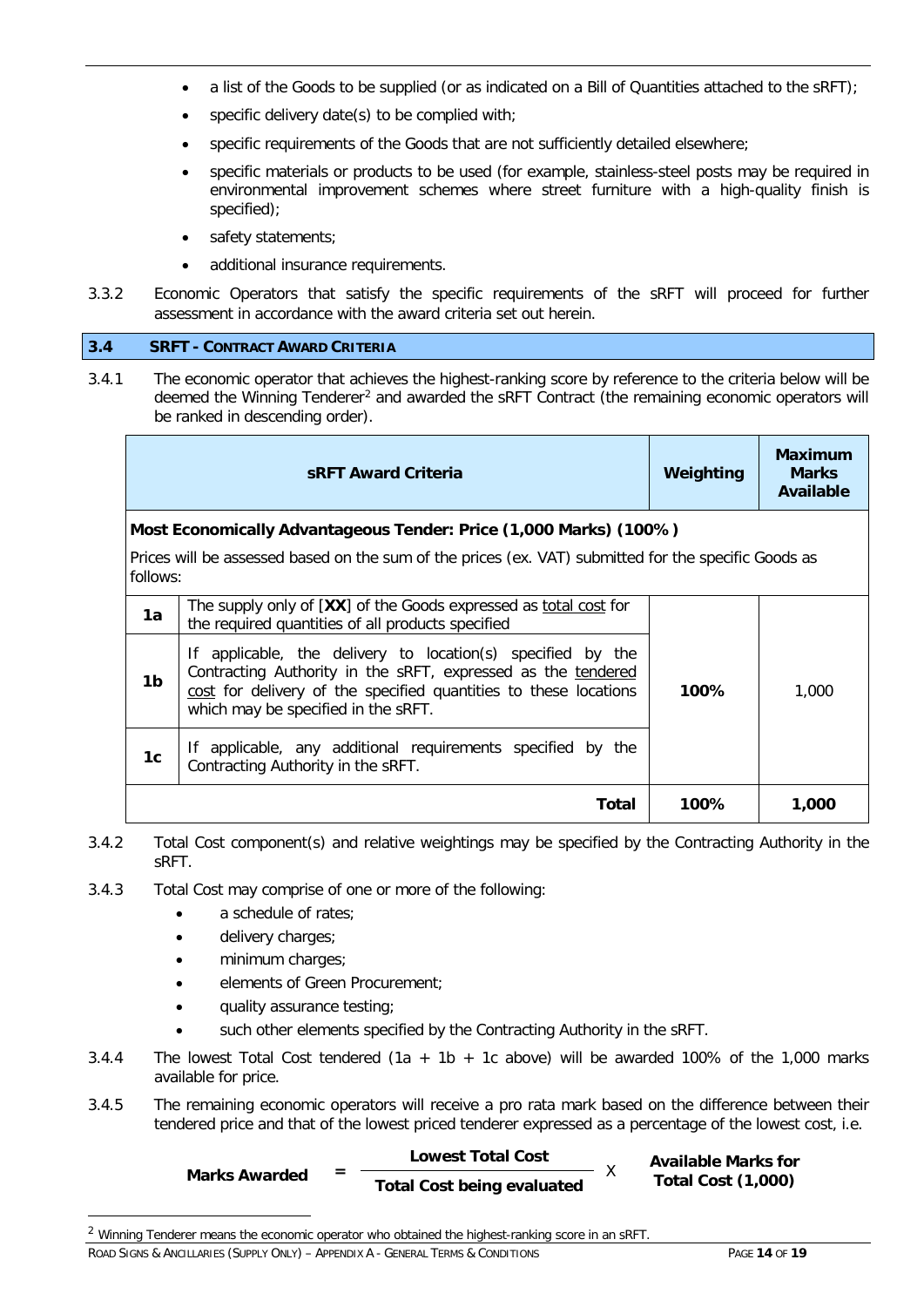# <span id="page-14-2"></span>**3.5 BREAKING A TIE IN AN SRFT**

- 3.5.1 Where, following an sRFT evaluation, two or more economic operators are level on marks the Contracting Authority may either:
	- award the sRFT Contract by random selection between the tied economic operators concluded in an open and transparent manner, or
	- re-issue the sRFT to all economic operators.

#### <span id="page-14-0"></span>**3.6 REPLACEMENT OF WINNING TENDERER**

- 3.6.1 Where, following an sRFT evaluation but prior to the award of an sRFT Contract, the Winning Tenderer is:
	- deemed by the Contracting Authority to be unable or unsuitable to supply the Goods due to a change in circumstances; or
	- by its own admission, unable or unwilling to supply the Goods

then the Contracting Authority may award the sRFT Contract to the tenderer ranked next highest in the sRFT and may repeat this process until the sRFT Contract is awarded.

## <span id="page-14-1"></span>**3.7 INFORMATION/DOCUMENTATION TO BE PROVIDED PRIOR TO AWARD OF SRFT CONTRACT**

- 3.7.1 In addition to the information and/or documentation to be provided when submitting a response to an sRFT, the Winning Tenderer must provide to the Contracting Authority (if not previously provided), prior to the formal award of the sRFT Contract, the information and/or documentation listed below (where applicable and requested by the Contracting Authority):
	- Evidence of insurance in accordance with the minimum standards referenced in the Tender Documents and/or as outlined in the sRFT;
	- SOLAS Safe Pass Cards and Construction Skills Certification Scheme ("CSCS") Cards (or approved equivalent) for relevant personnel;
	- Confirmation, by way of ESPD, that any subcontractor and/or third parties utilised for the sRFT Contract comply with Regulation 57 of the Regulations;
	- Tax Clearance Access Number ("TCAN") and PPSN/Tax Reference Number (TRN") (by supplying these details the Economic Operator authorises the Contracting Authority to verify its tax status online) (subcontractors engaged by the Winning Tenderer shall be required to produce an up to date (not older than 30 days) Notification of Determination);
	- Waste Management Plan for the management of all waste arising;
	- Safety Statement (which may be assessed by the Contracting Authority for compliance with the Safety, Health & Welfare at Work Act 2005 and its enforcing regulations).

The Safety Statement must be signed, dated and include either:

- (a) the Company Registrations Office [\(www.cro.ie\)](http://www.cro.ie/) company name i.e. where the Winning Tenderer is registered with the Companies Registration Office [\(www.cro.ie\)](http://www.cro.ie/); or
- (b) the Winning Tenderer's name as registered with its VAT Registration Number i.e. where the Winning Tenderer is not registered with the Companies Registration Office [\(www.cro.ie\)](http://www.cro.ie/).
- Evidence of compliance with applicable employment laws;
- Evidence of compliance with relevant product certification;
- Evidence of compliance (including by its sub-contractors and/or agents) with any additional qualifications and/or training that are either statutorily necessary or deemed necessary by the Contracting Authority for the purposes of the sRFT Contract.
- Any other relevant information and/or documentation as may be specified in the sRFT and/or:
	- (a) as may be necessary for the Contracting Authority to comply with its obligations under Regulation 59 (9) of the Regulations;
	- (b) as may be requested by the Contracting Authority consistent with this Framework Agreement.
- 3.7.2 The Contracting Authority is not obliged to accept from the Economic Operator any information and/or documentation outlined above that it reasonably considers to be insufficient or otherwise unsatisfactory.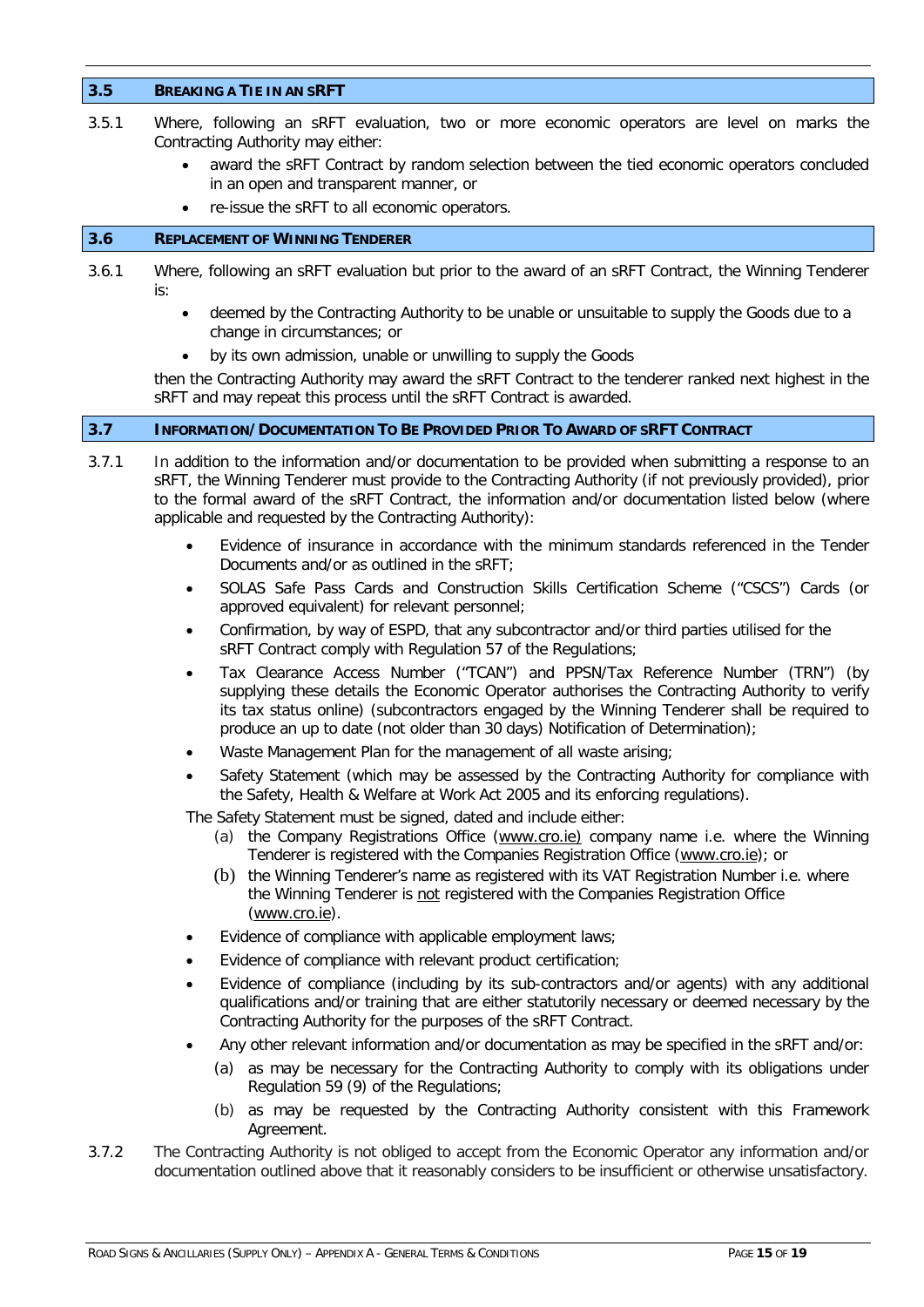## **3.8 PERFORMANCE MEASUREMENT**

- 3.8.1 The Contracting Authorities may review the Economic Operator's performance under this Framework Agreement according to the Performance Measurement Table below (hereinafter referred to as "the Table").
- 3.8.2 If the Contracting Authority carries out such a review, it shall provide the Economic Operator with a written report summarising the Contracting Authority's assessment of the Economic Operator's performance against the Table.
- 3.8.3 The Contracting Authority, in undertaking its review, may complete the sRFT Performance Measurement Record Form below (hereinafter referred to as the "sRFT Performance Measurement Record Form").
- 3.8.4 The Economic Operator is said to have reached Level 1, Level 2 or Level 3 if, during the review for one of the indicators listed in the Table, the number of occurrences of that indicator equals or exceeds the number listed in the column headed "Level 1", "Level 2", or "Level 3".
- 3.8.5 If the Economic Operator has reached Level 1, the Contracting Authority will give the Economic Operator written notification and the Economic Operator must demonstrate to the Contracting Authority's satisfaction that it has implemented steps to redress the problem.
- 3.8.6 If the Economic Operator has reached Level 2, the Contracting Authority may exclude the Economic Operator from any sRFT in which it is due to participate until the Economic Operator has demonstrated to the Contracting Authority's satisfaction that it has implemented steps to redress the problem.
- 3.8.7 If the Economic Operator has reached Level 3, the Contracting Authority may notify the LGOPC and the LGOPC (exercising its sole power to do so) may terminate this Framework Agreement with the Economic Operator.
- 3.8.8 The Economic Operator shall implement such recommendations the Contracting Authority deems reasonably necessary to ensure that sRFT Contracts continue to be satisfactorily completed and the Economic Operator meets its obligations in accordance with this Framework Agreement.

| <b>CONTRACTING</b><br><b>AUTHORITIES</b><br><b>OBJECTIVE</b>                           | <b>INDICATOR</b>                                                                                                              | <b>MEASUREMENT</b><br><b>TERM</b> | <b>LEVEL</b><br>1            | <b>LEVEL</b><br>$\overline{2}$ | <b>LEVEL</b><br>3 |
|----------------------------------------------------------------------------------------|-------------------------------------------------------------------------------------------------------------------------------|-----------------------------------|------------------------------|--------------------------------|-------------------|
|                                                                                        |                                                                                                                               |                                   |                              |                                |                   |
| 1.<br><b>Quality of Work</b>                                                           |                                                                                                                               |                                   | <b>Number of occurrences</b> |                                |                   |
| <b>QUALITY OF WORK /</b><br><b>MATERIAL SUPPLIED</b>                                   | Economic Operator's failure to provide<br>the specified materials and/or<br>the<br>required Certification / CE marking.       | Contract/Term                     | 1                            | $\overline{2}$                 | 3                 |
|                                                                                        | 2. Delivery Requirements<br><b>Number of occurrences</b>                                                                      |                                   |                              |                                |                   |
| <b>DELIVERY</b><br><b>REQUIREMENTS OF</b><br>THE SRFT                                  | Failure of the Economic Operator to<br>comply with the delivery requirements<br>of the sRFT e.g. by the date(s)<br>specified. | Contract/Term                     | $\mathcal{P}$                | 3                              | 5                 |
| 3 <sub>1</sub><br><b>Contract Performance</b><br><b>Number of occurrences</b>          |                                                                                                                               |                                   |                              |                                |                   |
| <b>COMPLIANCE WITH</b><br>THE TERMS AND<br><b>CONDITIONS OF THE</b><br><b>CONTRACT</b> | Failure to comply with the Terms and<br>Conditions of the Contract.                                                           | Contract/Term                     | $\mathcal{P}$                | 3                              | 5                 |
| 4. Health and Safety                                                                   |                                                                                                                               |                                   | <b>Number of occurrences</b> |                                |                   |
| <b>MANAGEMENT OF</b><br><b>HEALTH AND SAFETY</b>                                       | Failure to comply with the requirements<br>of Health & Safety legislation.                                                    | Contract/Term                     | N/A                          | 1                              | 2                 |

# **Performance Measurement Table**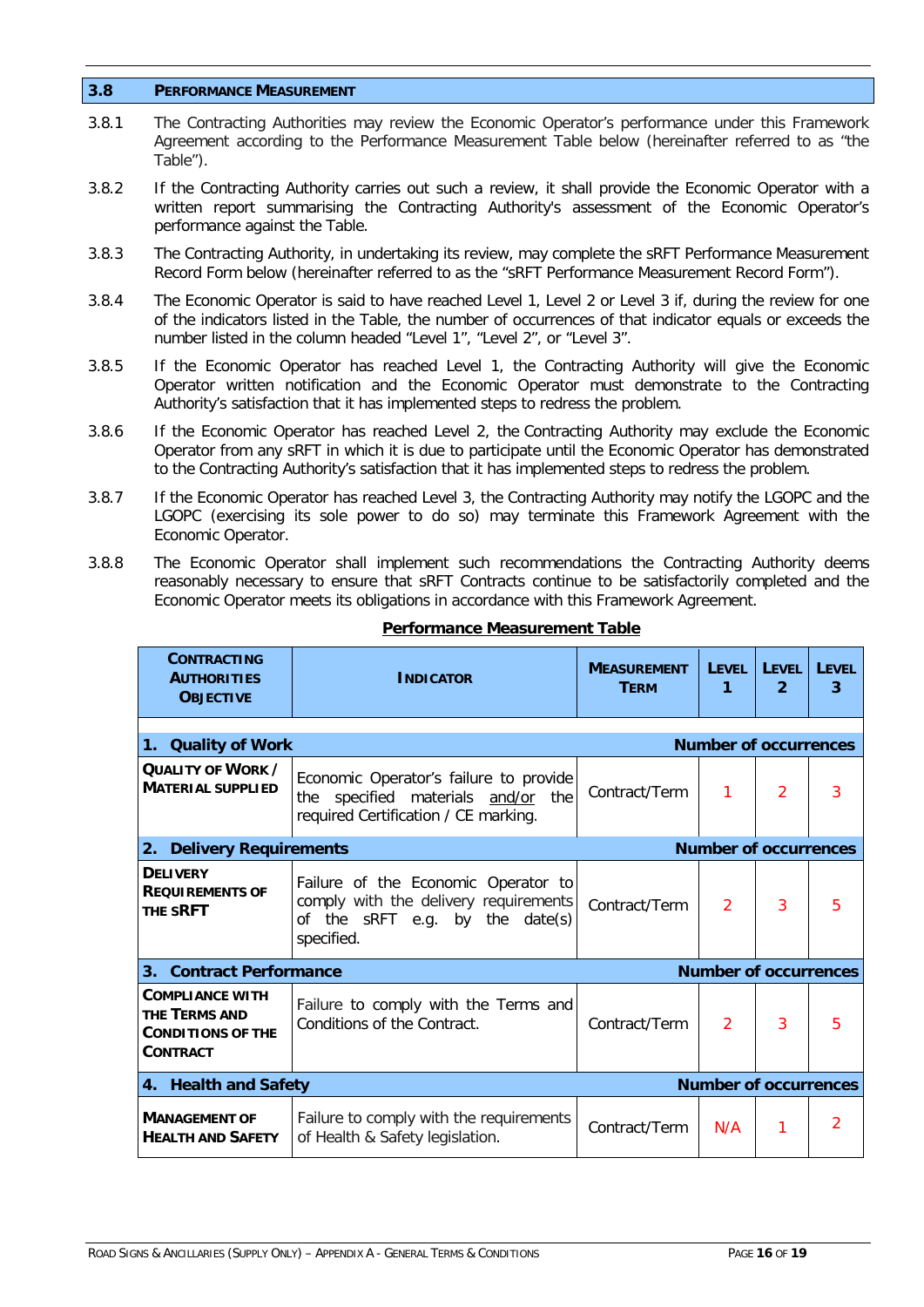# <span id="page-16-0"></span>**3.9 IMPORTANT NOTE**

- 3.9.1 It shall be the responsibility of the Economic Operator to fulfil the obligations under the Framework Agreement and any sRFT Contract, notwithstanding any changes in circulars, law, regulations, taxation or duties or other restrictions which might arise following the withdrawal of the United Kingdom from membership of the European Union ("EU").
- 3.9.2 The Ceiling Rate shall apply to sRFTs until 31<sup>st</sup> December 2020 and shall not be adjusted as a result of any legislative enactment, rule, order or regulation, including the imposition of new duties or tariffs for the importation of any commodity or the alteration of existing duties or tariffs or the restriction of licenses for importation of any commodity which may arise as a result of the withdrawal of the United Kingdom from membership of the EU.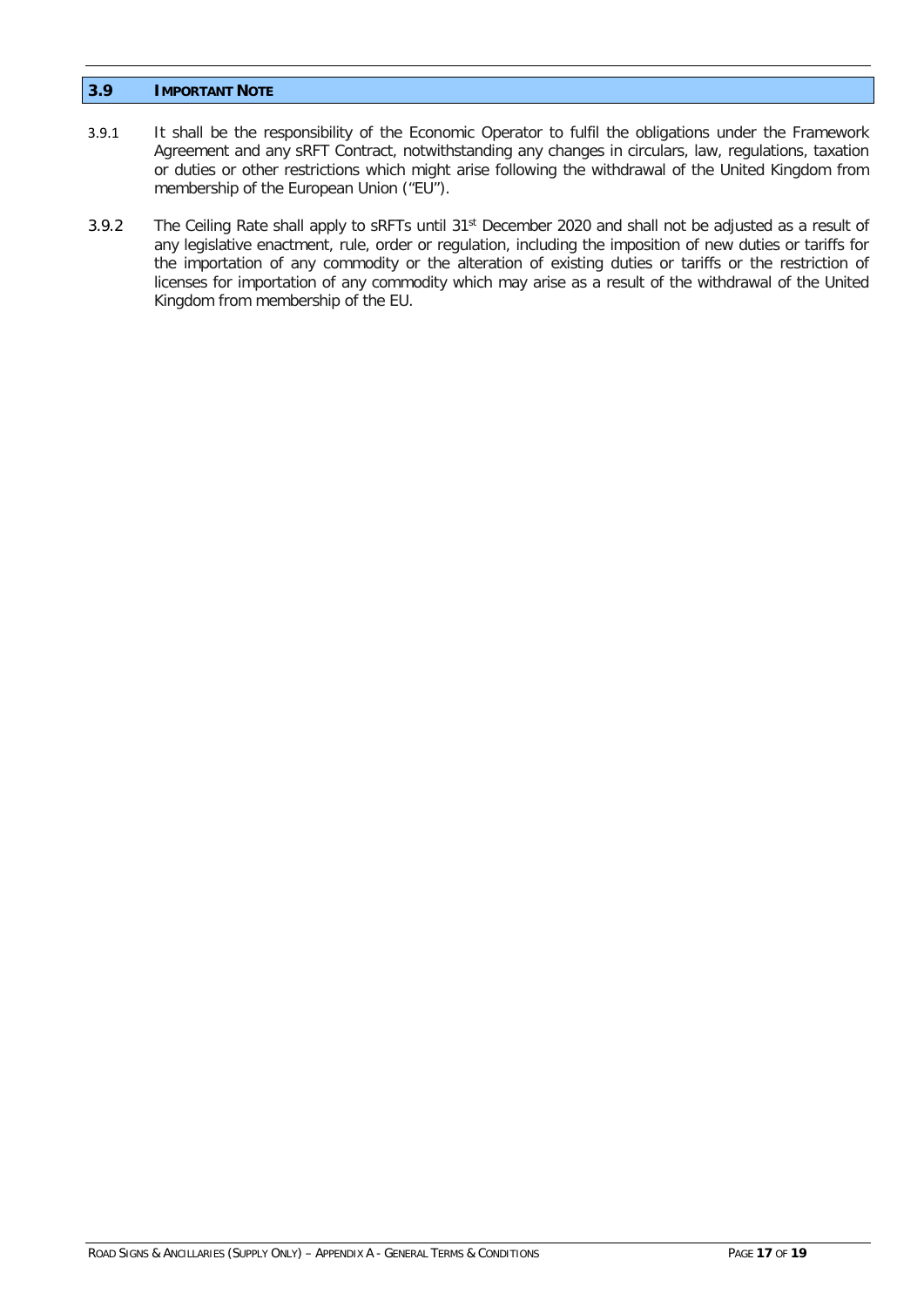<span id="page-17-0"></span>

|--|

# **ROAD SIGNS AND ANCILLARIES (SUPPLY ONLY)**

SRFT PERFORMANCE MEASUREMENT RECORD FORM

# **DETAILS OF SUPPLEMENTARY REQUEST FOR TENDER ("SRFT") CONTRACT**

| <b>CONTRACTING AUTHORITY:</b>                                                   |   |                 |  |  |  |
|---------------------------------------------------------------------------------|---|-----------------|--|--|--|
| <b>SRFT REFERENCE NO.:</b>                                                      |   |                 |  |  |  |
| <b>TERM PERIOD UNDER REVIEW:</b>                                                |   |                 |  |  |  |
| <b>NAME OF ECONOMIC OPERATOR:</b>                                               |   |                 |  |  |  |
| <b>SUPPLYGOV I.D. OF ECONOMIC OPERATOR:</b>                                     |   |                 |  |  |  |
| <b>ECONOMIC OPERATOR CONTACT NAME</b>                                           |   |                 |  |  |  |
| DETAILS OF CONTRACT AWARDED: (INCLUDING PRODUCT TYPES AND QUANTITIES PURCHASED) |   |                 |  |  |  |
|                                                                                 |   |                 |  |  |  |
|                                                                                 |   |                 |  |  |  |
|                                                                                 |   |                 |  |  |  |
|                                                                                 |   |                 |  |  |  |
|                                                                                 |   |                 |  |  |  |
|                                                                                 |   |                 |  |  |  |
| <b>TOTAL OUT-TURN COST:</b>                                                     | € | (INCLUDING VAT) |  |  |  |
| <b>COMMENTS:</b>                                                                |   |                 |  |  |  |
|                                                                                 |   |                 |  |  |  |
|                                                                                 |   |                 |  |  |  |
|                                                                                 |   |                 |  |  |  |
|                                                                                 |   |                 |  |  |  |
|                                                                                 |   |                 |  |  |  |
|                                                                                 |   |                 |  |  |  |

| <b>EVALUATION COMPLETED BY -</b> |  |  |
|----------------------------------|--|--|
| (BUYER) NAME:                    |  |  |
| (BUYER) CONTACT NO:              |  |  |
| (BUYER) EMAIL ADDRESS:           |  |  |
| <b>DATE OF REVIEW:</b>           |  |  |
| <b>SIGNATURE (BUYER):</b>        |  |  |